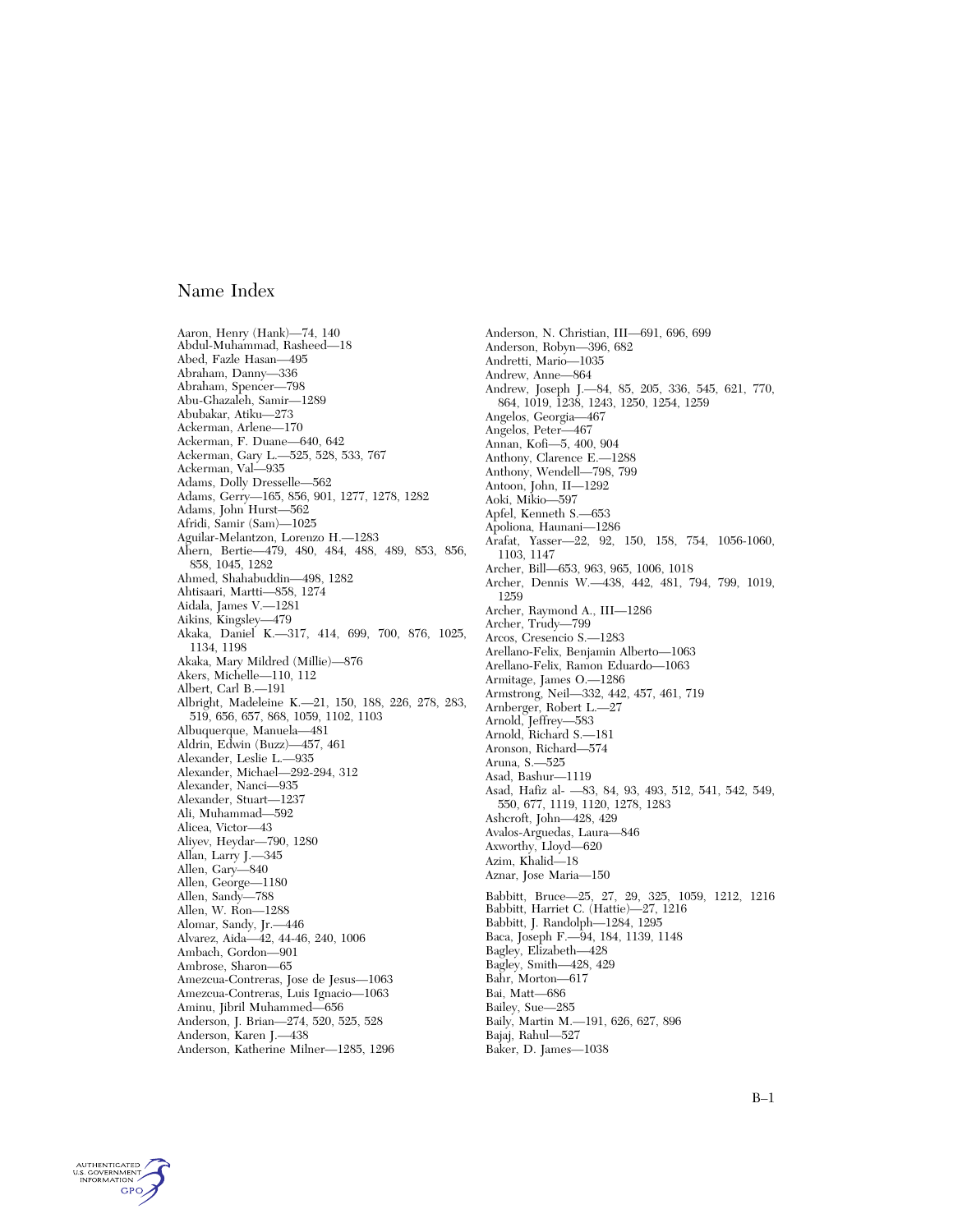Baker, Howard H., Jr.—1144, 1145, 1156 Baker, James A., III—868, 873, 1200 Baker, James E.—1296 Baker, Richard H.—691 Baker, Robert W.—1284, 1295 Balayogi, G.M.C.—513 Baldacci, John Elias—1136 Ballard, Robert D.—1130 Ballmer, Steve—53 Baltimore, David—94 Barak, Ehud—83, 92, 93, 542, 550, 677, 754, 755, 1056-1060, 1103, 1277, 1283, 1288, 1289 Barbosa, Rubens Antonio—813 Barcia, James A.—443 Barkacs, Craig—1224 Barksdale, Jim—93, 124, 243 Barksdale, Sally—93 Barlett, Donald L.—85 Barnes, Ben F.—1185 Barnes, Marie—711, 717 Barnes, Melanie—1185 Barnes, Michael D.—463, 466, 481, 678, 927 Barnes, Roy E.—332, 711, 712, 717 Baron, Fred—218 Barraza, George (Jorge)—1224 Barshefsky, Charlene—150, 159, 265, 345, 347, 404, 555, 868, 923, 965, 1018 Bates, Melinda—766 Batnagar, Sanjay—527 Battle, Kathleen—717 Baucus, Max—1136 Bay, Norman C.—1026, 1297 Bay, Willow—193 Bayh, Birch—545 Bayh, Evan—545, 546, 864, 985, 986 Bayh, Susan—545, 864 Beatty, Joyce—840 Becerra, Xavier—46, 1006, 1025, 1139 Beckham, Bill—799 Beckmann, David—401 Beebe, Katherine—1116 Begay, Edward T.—735 Begay, Notah, III—735 Begaye, Kelsey A.—317, 700, 735 Begum, Asia—495 Beirne, George—579 Belfour, Ed—477 Belin, Roderick Dwayne—717 Belton, Sharon Sayles—828 Benhamou, Eric—603 Bennett, Matt—175 Bennett, Robert F.—169, 728, 734, 735, 741 Bennett, Tony—770, 772, 931 Benson, Ray—1180 Bentsen, Beryl Ann (B.A.)—31, 1176 Bentsen, Ken—934, 1106 Bentsen, Lloyd—31, 32, 130, 227, 302, 310, 1176, 1262 Bereuter, Doug—1018 Berg, Sven—753

Bergassi, Ed—1165 Berger, Samuel R.—18, 21, 274, 283, 404, 528, 1018, 1059, 1101 Bergland, Robert—921 Bergman, Prudence—113, 188 Bergsten, C. Fred—628 Berkley, Shelley—591, 594, 596, 1031 Bernstein, Ed—594 Berry, Marion—355, 782, 785, 858, 881, 884, 1136 Berzon, Marsha—399, 425, 426 Bettman, Brittany—477 Bettman, Gary—477, 478 Biden, Joseph R., Jr.—287 Bilbray, James H.—591, 594, 595 bin Ladin, Usama—88, 852, 951 Bingaman, Jeff—317, 701, 735, 1148 Bishop, Sanford D., Jr.—717, 1264 Blagojevich, Rod R.—452 Blair, Cherie—554 Blair, Leo—1268 Blair, Tony—165, 460, 462, 554, 628, 853, 856, 858, 1045, 1073, 1267-1269, 1277, 1278, 1282, 1285 Blake, Barbara—840, 843, 844 Blakeney, Barbara A.—285 Blanchard, James J.—794 Blanche, Jim—826 Blanks, Billy—1288 Blanks, Ralph—977 Bleich, Jeff—559 Bliley, Tom—1110 Blitzer, Wolf—245, 267 Bloom, Anne—342 Bloom, David—342 Bloom, Elaine—336, 342 Bloom, Philip—342 Bloomberg, Michael—792, 793 Blue, Dan—175 Blue, Lisa—218 Blum, Richard—372 Blumenauer, Earl—360 Blumenthal, Richard—481, 484, 957 Bogaard, Bill—1254 Bohnsack, Dallas—920, 923 Bojang, John Paul—1279 Bolen, Edward M.—1284, 1295, 1296 Bon Jovi, Jon—1158 Bonansinga, Joe—146 Boncore, Philip R.—1035 Bond, Julian—388 Bonds, Barry—241 Bonior, David E.—401, 403, 653 Bono, Mary—1006 Borski, Robert A.—972 Borut, Donald J.—438 Borzi, Phyllis C.—1278 Boswell, Leonard L.—179, 1136 Boucher, Richard A.—1289, 1298 Bourguiba, Habib—643 Bouteflika, Abdelaziz—1172

Bowden, Bobby—360, 361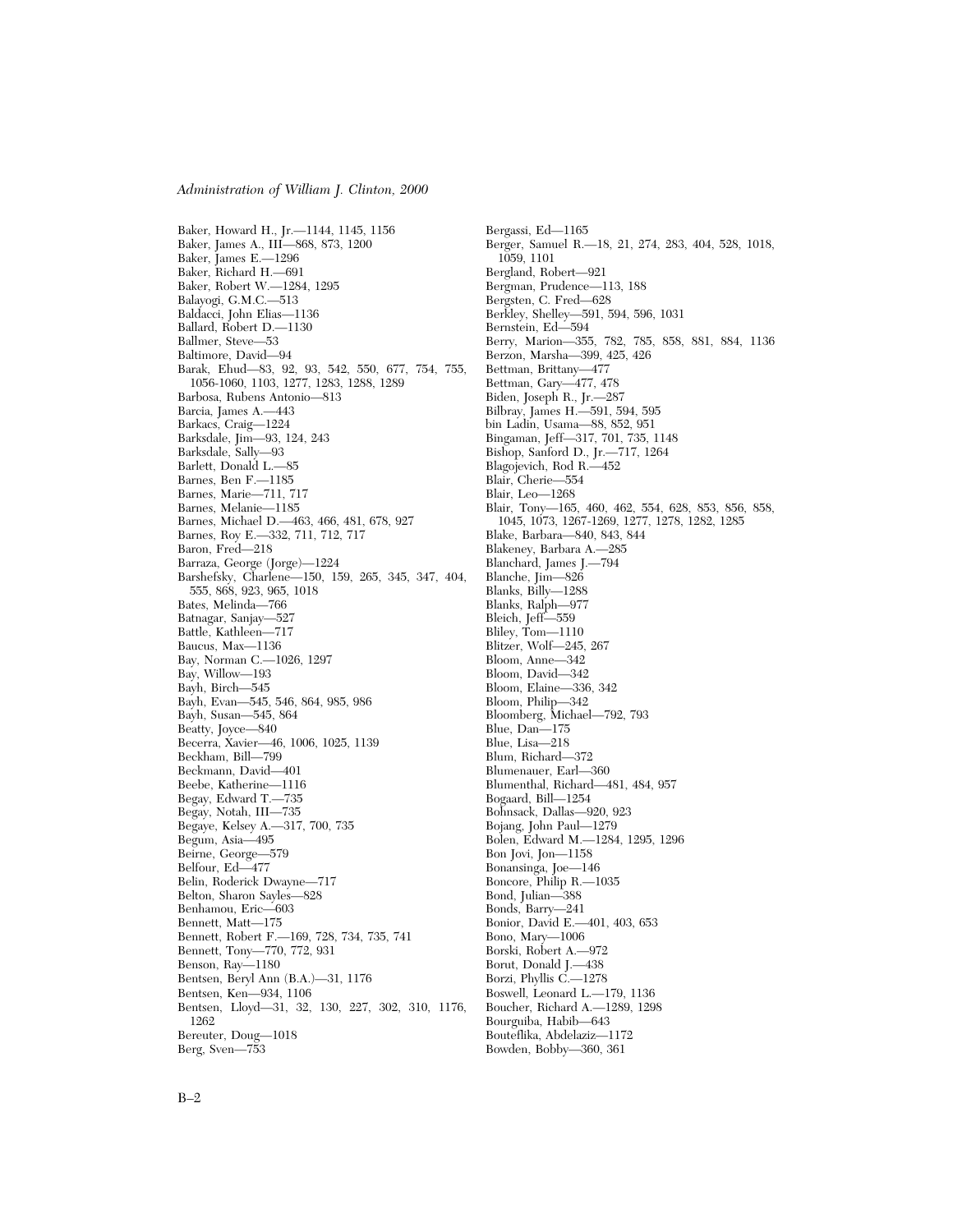Bowen, Connie—785, 786 Bowen, William H.—784, 858 Bowles, Crandal—562 Bowles, Erskine B.—562, 779, 782 Bowles, Ian A.—1279 Boxer, Barbara—365, 372, 373, 428 Boxer, Stewart—372 Boyd, Allen—360 Boyd-Scotland, Joann—269 Boyer, Phil—1284 Brackett, Carolyn—1290 Bradlee, Ben—659 Bradley, Bill—12, 83, 117, 120, 206, 263, 315, 371, 415, 416 Brady, James S.—234, 393, 466 Brady, Robert A.—300, 972 Brady, Sarah—234, 235, 463, 466 Brady, Scott—234 Brainard, Joanne—404 Brainard, Lael—404 Branch, Taylor—1273 Branson, Debbie D.—33, 34, 36, 1284, 1295 Branson, Frank—34 Brazile, Donna L.—1238, 1243, 1259 Breaux, Antar—388 Breaux, John B.—360, 414, 614, 873 Brekke, Barb—921 Brekke, Jon—921 Brekke, Maria—921 Brewer, Eric—1247 Breyer, Steven—108 Bridges, Art—169 Bridgewater, Pamela E.—1287 Briscoe, Dolph, Jr.—1180 Brody, William R.—404 Brokaw, Tom—681-690, 1003 Brooks, Tyrone—711, 715 Brown, Alvin—1008 Brown, Corrine—360 Brown, John Y., Jr.—819, 822 Brown, Lee P.—31, 32, 141, 993 Brown, Lillie—388 Brown, Marta Macias—720 Brown, Richard N.—1288, 1290 Brown, Robert—711 Brown, Sherrod—443, 446, 1134 Brown, Willie L., Jr.—46 Bruce, Betty—1266 Bryan, Richard H.—414, 594 Bryan, Shelby—309 Bryon, Darrell—847 Buchanan, Pat—651 Buckles, Brad—187 Buckles, Bradley A.—67 Buell, Mark—380 Buell, Susie Thompkins—380 Buesa, Fernando—295 Bujon de l'Estang, Francois—1267 Bull, William—1289 Bullen, Daniel B.—1287

Bumpers, Dale—659, 785, 858, 860, 861 Bunnag, Tej—1289 Burckel, Nicholas C.—1286 Burghardt, Gunter—1279 Burkhalter, Holly J.—1289, 1298 Burkle, Ronald W.—46, 1254, 1255, 1258 Burrus, Christopher—948 Burton, Dan—21, 417 Bush, George W.—120, 124, 125, 245, 258, 259, 434, 453, 456, 469, 470, 568, 570, 572, 581, 584, 588, 589, 620, 622, 649, 650, 793, 852, 866, 889, 892, 893, 909, 910, 941, 942, 944, 976, 986, 1016, 1017, 1123, 1204, 1214, 1218, 1231, 1242, 1256, 1261, 1262, 1273 Bushati, Petrit—656 Bustamante, Cruz M.—242, 1148, 1277 Butler, Gloria S.—711 Butzer, Hans-Ekkehard—753 Butzer, Torrey—753 Cahill, Mary Elizabeth—270, 1025, 1032, 1035 Cain, David—218 Cain, Sally H.—218 Caldera, Louis—200, 240 Calhoun, John A.—1290 Campbell, Arthur C.—1283, 1294 Campbell, Ben Nighthorse—317, 932 Campbell, Bill—481, 484, 711, 717, 1006 Campbell, Bonnie J.—1294 Campbell, Bradley M.—1285 Campbell, Sharon—717 Canada, Bud—881 Cantu, Alonzo—210, 214 Cantu, Yoli—214 Caoile, Gloria—1286 Caperton, Gaston—365, 370, 615 Capps, Lois—656 Capuano, Michael E.—67, 1035 Caraway, Yolanda—1243 Cardin, Benjamin L.—467, 471, 653, 1038, 1106, 1111 Cardoso, Fernando—1072 Carey, J. Paul—1288 Cari, Joseph A., Jr.—85, 452, 455, 985 Carlisle, Lib—804 Carnahan, Jean—428 Carnahan, Mel—329, 428 Carnahan, Robin—428 Carnevale, Anthony P.—1288 Caro-Quintero, Rafael—1063 Carpenter, Liz—1185 Carper, Thomas R.—287, 329, 331, 986, 990 Carr, Billie—31, 1172 Carrillo-Fuentes, Vicente—1063 Carter, Barry E.—1287, 1297 Carter, Jimmy—127, 868, 873, 901, 921 Carter, John—336 Carter, Karen R.—663 Carter, Nancy—336 Carty, Donald J.—60

Bumpers, Betty—860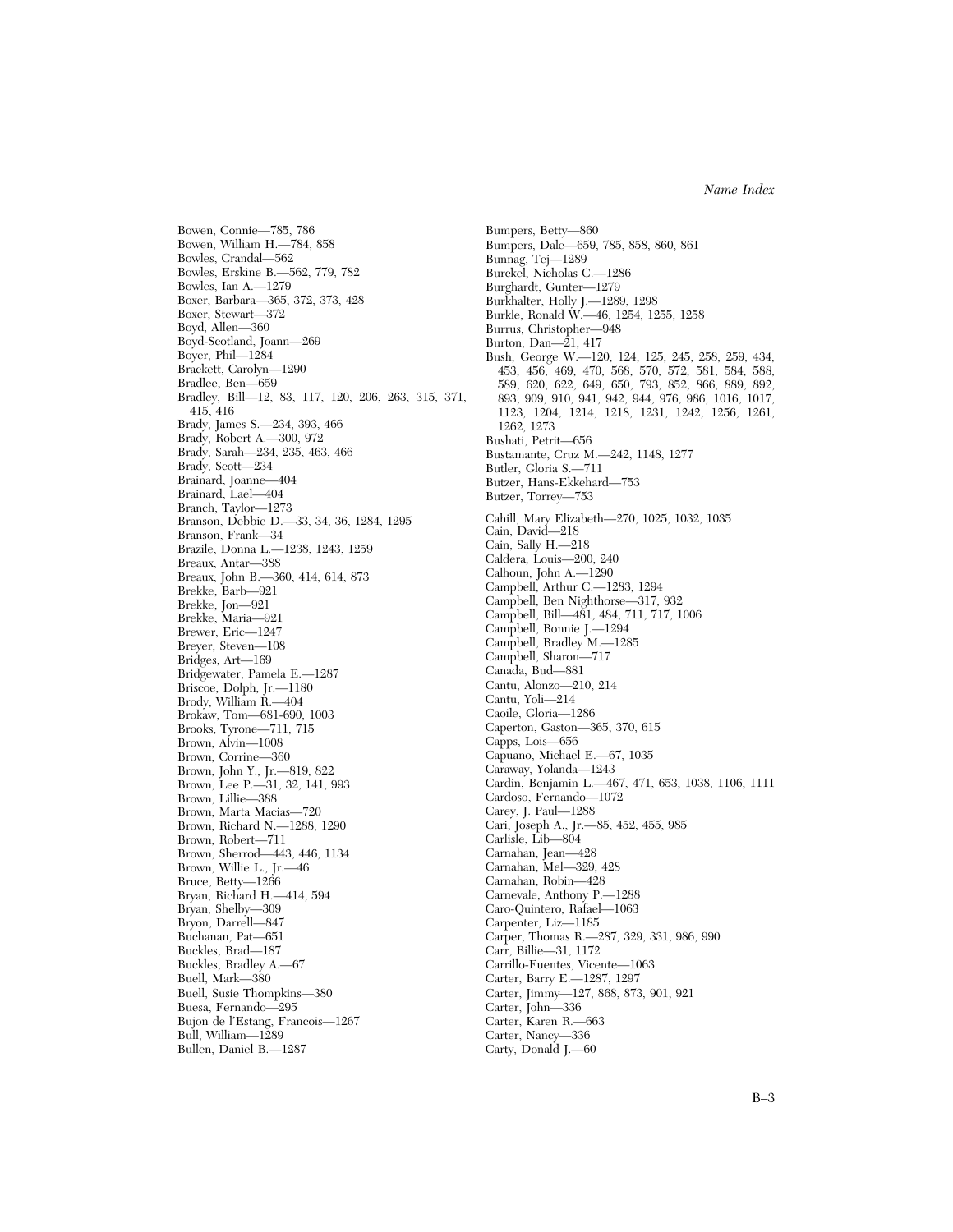Carville, James—308 Case, Steve—169, 250, 1153 Casellas, Gil—242 Casey, Ben—813 Casey, Don—1283 Casey, Ellen—972, 1059 Casey, Pat—972 Casey, Robert P.—972, 1058 Casey, Toni—603 Cassidy, Sharon—1288 Castrey, Bonnie P.—1277 Castro, Fidel—71 Castro, Ida L.—109, 240, 896 Catsimatidis, John—55, 579 Catsimatidis, Margo—55, 579 Catsimatidis, Yianni—579 Caudle, Henry L.—826 Cavanaugh, Carey—1279, 1292 Cavanaugh, Dennis M.—1296 Cayetano, Benjamin J.—332 Cecil, Karen—819 Celeste, Richard F.—519, 525, 528, 533 Celeste, Ted—443 Cerf, Sigrid—423 Cerf, Vinton G.—95, 101, 423 Chafee, Lincoln D.—355 Chalasani, Rekha—528 Challenor, Herschelle S.—273 Chambliss, Saxby—1006 Chancellor, Van—935 Chandler, A.B., III—819 Chandra, Naresh—527, 533 Chang Chi-Fu—1063 Chase, Chevy—31 Chase, Robert F.—631-633, 901 Chatterjee, Mirai—631, 632, 634 Chatterjee, Rachel—525 Chaudary, Rashid—1200 Chavez, Hugo—1282 Chen Shui-bian—490, 557, 676, 869, 920, 942, 998, 1003, 1007, 1014 Cherrey, John—136 Cherry, Mike—455 Cherry, Pat—455 Chesley, Stanley M.—1287 Choe, Martha—1286 Chorba, Timothy A.—1200 Chowdhury, Nita—519 Chretien, Jean-1073 Christensen, Donna M.C.—1031 Christensen, Norman L., Jr.—1288 Chrobog, Juergen—1267 Chu, George Chao-Chi—1289 Chudnofsky, Jason—744 Cindrich, Robert J.—1292 Cisneros, Henry G.—240, 631, 633, 1250 Cisneros, Mary Alice—1250 Clarke, Richard A.—13, 254 Clay, William (Bill)—239 Clayton, Eva M.—341, 563, 779

Clegg, Jackie Marie—1134, 1135 Cleland, Max—428 Clinton, Chelsea—19, 23, 54, 77, 110, 111, 345, 480, 496, 498, 507, 513, 533, 558, 594, 598, 603, 670, 864, 894, 1090, 1163, 1195, 1234 Clinton, Hillary Rodham—1, 2, 11-13, 18, 23, 34, 40, 42, 46, 50, 54, 89, 91, 95, 101, 104, 110, 111, 120, 126-128, 133, 151, 180, 182, 190, 197, 198, 203, 214, 245, 251, 266, 287, 336, 344, 383, 384, 423, 452, 455, 458, 479, 480, 488, 496, 498, 507, 513, 523, 524, 558, 564, 569, 572, 576, 581, 583, 588, 594, 610, 632, 649, 650, 656, 658, 670, 696, 725, 727, 766, 767, 770, 799, 805, 810, 841, 847, 858, 866, 876, 893, 894, 935, 938, 943, 947, 948, 958, 972, 1004, 1020, 1028, 1039, 1060, 1089, 1090, 1110, 1121, 1129, 1131, 1141, 1148, 1155, 1157, 1158, 1160, 1161, 1180, 1195, 1200, 1202, 1216, 1225, 1228, 1234, 1245, 1252, 1256, 1258, 1263, 1277, 1278, 1280, 1284-1286, 1290 Cloobeck, Chantal—1258 Cloobeck, Steve—1258 Cloud, Sanford, Jr.—422 Clyburn, Emily—563 Clyburn, James E.—46, 562, 568, 1006 Coble, Beth—562 Coble, Robert D.—562 Coburn, John G.—794 Cochran, Thad—884 Coggins, Regina Montoya—218 Cohen, Abby Joseph—626 Cohen, Janet Langhart—137, 1196 Cohen, William S.—12, 137, 200, 417, 968, 1045, 1196, 1264 Cohn, Betsy—568 Cole, Charles H.—1290 Coleman, Michael B.—840, 845, 846, 848, 850 Coleman, Norm—828 Coles, H. Brent—141 Collins, Brittany—653 Collins, Francis S.—198, 199, 231, 1267, 1269 Collins, Mac—653 Collins, Michael—457, 461 Colwell, Rita R.—94, 459 Comer, James—794 Conason, Joe—696, 891 Connell, Kathleen—603 Conti, Eugene A., Jr.—794 Conyers, John, Jr.—393-395, 397, 411, 434, 437, 463, 543, 647, 675, 688, 728, 758, 798, 801, 917, 932 Cooper, Cynthia—935 Coppola, Ann F.—22 Cornelius, Catherine A.—1280 Coronado, Gil—240 Costa, Jim—175 Costas, Cheryl—401-403, 414 Couric, Katie—352 Cowen, Brian—488 Cox, Susan Soon-Keum—1286 Craig, Paul P.—1288 Cramer, Robert E. (Bud), Jr.—1136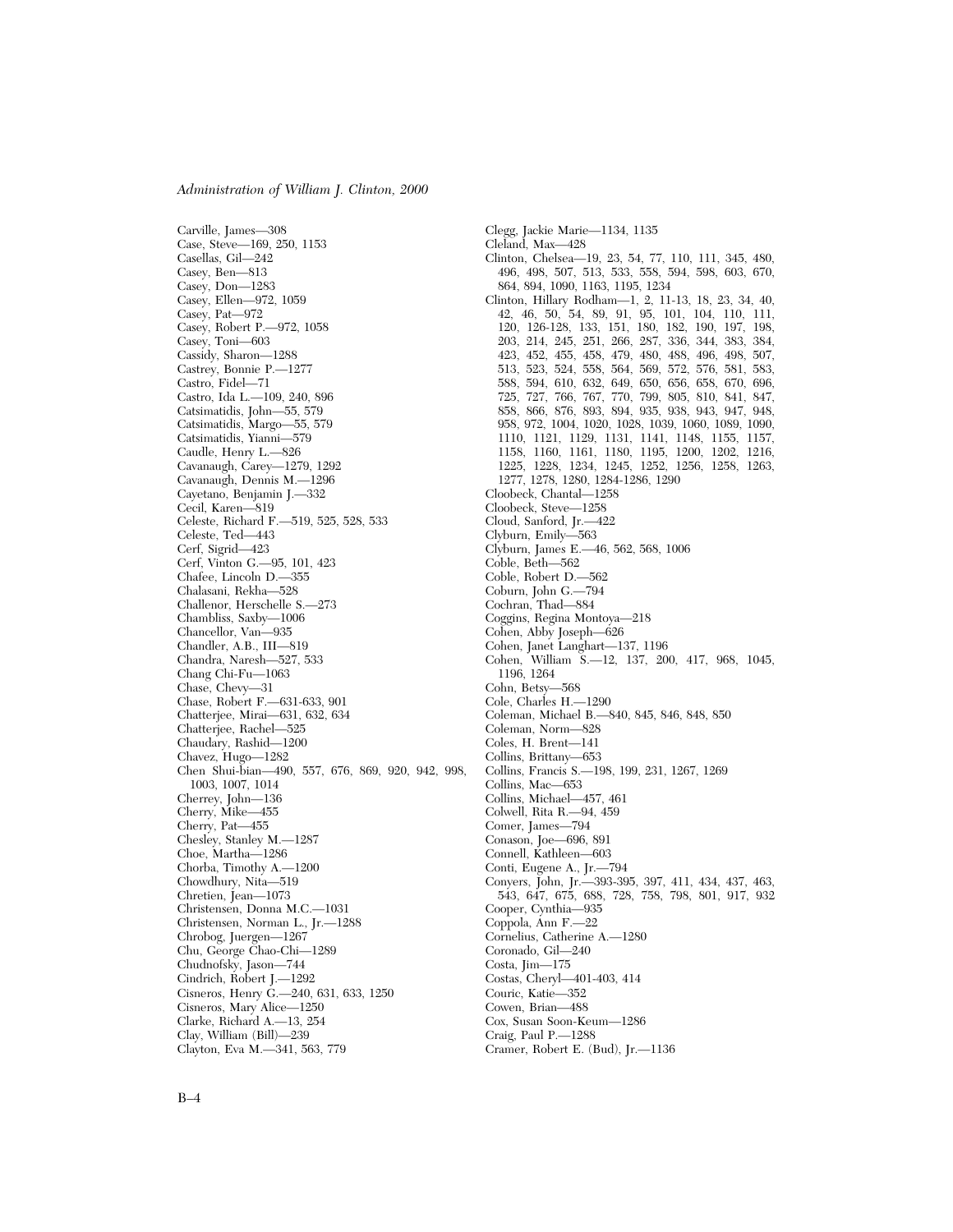Crane, Philip M.—963, 1031 Craven, John N.—1264 Creedon, Madelyn R.—1282, 1294 Crick, Francis H.—1267 Cronkite, Walter—659 Cropp, Linda W.—1141 Crotty, Valerie—1280 Crouch, Tom D.—1290 Crowe, Saralee—22 Crowe, William J., Jr.—225 Crowley, Geoffrey T.—1284, 1295 Crowley, Joseph—653, 656, 1162-1164, 1199 Crown Prince Felipe—295 Cummings, Elijah E.—289, 290, 467, 615 Cummins, Carolyn—1038 Cuomo, Andrew M.—43, 45, 49, 141, 143, 145, 257, 481, 484, 728, 735, 743, 752, 788, 798, 947, 986, 1008, 1036 Cuomo, Kerry—798 Cupp, Aliza—36, 39 Cupp, Jessica—36, 39, 40 Cupp, Maggie—36, 39 Cupp, Sarah—36, 39 Cupp, Tommy—36, 39, 41 Curley, Darnell—169, 170, 173 Curran, Brian D.—1285, 1296 Curran, Joseph—673 Cutler, Lynn—141, 289, 735, 881 Cutter, Milo—828, 831 Dahlberg, Gregory R.—1294 Dailey, Jim—782, 785 Dalai Lama—1003, 1007, 1290 D'Alemberte, Talbot—360, 361 D'Alesandro, Thomas D., III—468 Daley, James A.—1289 Daley, Richard M.—143, 985, 986, 989 Daley, William M.—13, 20, 21, 150, 159, 170, 254, 348, 404, 452, 459, 519, 525, 528, 533, 1018, 1059, 1135, 1238, 1250, 1259, 1290 D'Amato, Alfonse M.—126 Damone, Vic—1035 Daniels, Ronald L.—467 Darden, George (Buddy)—717 Darden, Lillian—717 Darrah, John W.—1297 Darrigo, Joseph R.—1264 Daschle, Thomas A.—8, 9, 112, 164, 199, 205, 222, 317, 414, 428, 446, 612, 618, 777, 778, 873, 876, 879, 880, 985, 1007, 1019, 1021, 1134, 1143, 1144, 1185, 1271 Davidovic, Igor—1289 Davidson, Crystal—820, 823 Davis, Conn Q.—880, 882, 884 Davis, Danny K.—1006, 1007 Davis, Gray—104, 329, 382-384, 387, 599, 601, 603, 604, 607, 609, 629, 1241, 1254, 1259 Davis, Mac—384 Davis, Robert A.—1284, 1295

Davis, Sharon—104, 1224, 1227, 1254

Davis, Steve—1224 Davis, Susan—1224, 1233 Davis, Thomas M.—1190, 1191 Davis-Charles, Diane—782 Dawson, Kent J.—1295 de Chastelain, John—262 de Guzman, Onel—949 de la Rua, Fernando—1072, 1286, 1289 de Leon, Rudy F.—872, 1282 de Soto, Alvaro—400 de Varona, Donna—110 Dean, Doug—683, 685 DeAngelis, Mark—60 DeBerry, Fisher—872 DeConcini, Dennis—620, 1213 Dees-Thomases, Donna—913, 927 DeFazio, Peter A.—1035 DeFrancis, Joseph A.—205 DeGette, Diana—678 DeLauder, William B.—1190 DeLauro, Rosa L.—110-112, 355, 896, 898, 1035, 1134 DeLauro, Stan—1134 DeLay, Tom—900 Dellums, Ronald V.—289 Deming, Rust Macpherson—1279, 1292 Demirel, Suleyman—790 DeQuattro, Pat—948 Deshmukh, Vilasrao—533 Deutch, Irwin—104 Deutch, Lynn—104 Deutsch, Lori—336, 342 Deutsch, Peter—336, 342, 360 Dham, Vinod—1286 Diallo, Kadiadou—424 Diaz-Verson, Salvador—1280 DiCaprio, Leonardo—650, 761 Dickenson, Mollie—235 Dillon, Arlene—792 Dillon, William P.—948 Dimora, Jimmy—446 Dinerstein, Robert—1281 Dingell, John D.—208, 355, 356, 395, 798, 1110 Dinger, John R.—1279, 1292 Dinkins, David—46 Dix, Lynn—914 Dixon, George—1116 Dixon, Julia C.—1031 Dixon, Richard N.—467 Dizik, Betty—879, 880 Díez, Jorge—295 Dobelle, Evan S.—1190 Dodd, Christopher J.—239, 948, 1134, 1199 Doe, Toya—977, 980, 981 Doerr, John—598 Doggett, Lloyd—1194 Dolan, Charles H., Jr.—329 Dolan, Dennis J.—60 Dole, Bob—1042, 1134, 1153, 1154

Dombeck, Mike—720, 896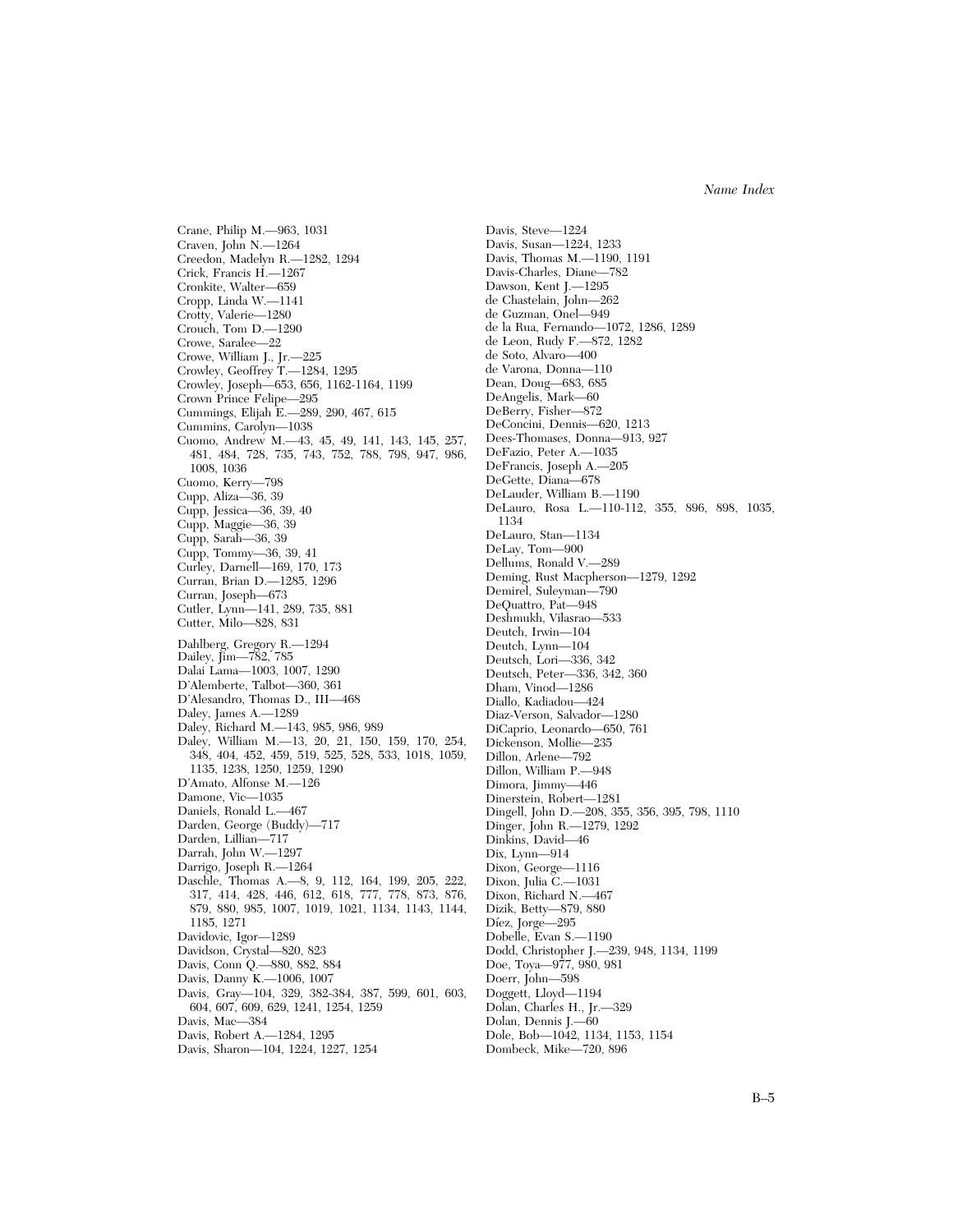Domenici, Pete V.—317 Donaldson, Sam—445 Dooley, Calvin M.—603, 604, 1013, 1016 Dorgan, Byron L.—317, 414 Dorn, Roosevelt—481 D'Orta, James—205 Douglass, Jeff—1046 Dovalina, Enrique (Rick)—239 Downey, Mortimer L.—60, 292, 321 Doyle, Earnest—388 Doyle, Michael F.—181 Dozoretz, Beth—938, 1153 Dozoretz, Ronald I.—938, 1153 Drake, Dwight—562 Dreier, David—94 Dresselhaus, Mildred Spiewak—1284, 1297 Drossin, Deena—1233, 1234 Duffy, Stephen C.—1282 Dugans, Ron—361 Dukakis, Michael S.—331 Duke, Robin C.—1287, 1297 Duncan, Virginia—1266 Dunn, Jackson—779 Dunn, Michael V.—1284, 1295, 1296 Dupree, Michael—282 Durbin, Richard J.—146, 452, 455, 457, 985 Durham, Michael—1045 Durham, Wilma—169 Dutcher, Judi—1125 DuVal, Fred—1213, 1216 Dworkin, Douglas—1282 Dyachenko, Tatyana—1099 Dyson, Esther—635 Earle, Sylvia—1038, 1131 Earls, Greg—1153 Eaton, William A.—1282, 1294 Ebbers, Bernard J.—345, 347 Ecevit, Bulent—150 Echaveste, Maria—239, 422, 425, 426, 728, 744, 798, 1148 EchoHawk, Larry—1290 Eckford, Elizabeth—782 Edmonds, J. Terry—270 Edmonds, Kenneth (Babyface)—384, 1243 Edmonds, Tracy—384, 1243 Edwards, Al—1172 Edwards, Chet—1134 Edwards, John—873 Efurd, Laura—1025, 1031 Eisenberg, John M.—285 Eizenstat, Fran C.—1286 Eizenstat, Stuart E.—81, 481, 484 Ellis, Jack—711 Embry, Diane—819 Engel, Eliot L.—46, 110, 111 Engler, John—798 English, Karan—27 Equale, Paul A.—804 Erlandson, Mike—1125

Escobar, Magda A.—728, 730, 732-734 Eshoo, Anna G.—190, 365, 598, 603, 604, 607, 728 Espy, Mike—718, 881 Etheridge, Bob—779 Eusebio, Kelvin—1160 Evans, Julie—170 Evans, Lane—146, 1031, 1194, 1237 Evans, Paul F.—67 Evans, Robert—234 Eychaner, Fred—985 Faingold, Hugo Tomas Fernandez—1289 Fairbanks, Bernie—767 Faleomavaega, Eni F.H.—1025, 1264 Falwell, Jerry—889 Farahnik, Debbie—382 Farahnik, Leon—382 Farmer, Greg—1286 Farmer, Sharon—879 Farr, Mel, Sr.—48 Farr, Sam—25, 27, 29, 1038, 1039 Fattah, Chaka—300, 972, 977-979, 981 Fattah, David—977 Fawcett, Jayne G.—699, 1297 Federspiel, Ulrik A.—1289 Fedoroff, Nina V.—1281, 1293 Feingold, Russell D.—225 Feinstein, Dianne—365, 366, 371, 372, 374, 376, 377, 380, 387, 599, 888, 896, 898, 1253, 1258 Feldman, Sandra—706 Fernandez, Marianna—1289 Fernandez, Nuria I.—1282, 1294 Ferraro, Geraldine—184 Ferrell, Donald F.—752 Ferrer, Fernando—1165 Ferris, William R.—659, 881 Fields, C. Virginia—1159 Filmore, Charlotte—63, 64, 79 Filner, Bob—1216, 1224, 1227, 1233 Filner, Jane—1216, 1227 Fine, Glen A.—1287 Fineman, S. David—1294 Fink, Ida—31 Fiorina, Carly—728, 731-733 Fischer, Stanley—358 Fisher, Derek—1250 Fisher, George M.C.—640-642 Fisher, Jeff—1278 Fiske, Robert B., Jr.—127 Fitzgerald, Peter G.—146 Flake, Floyd H.—46, 422, 424 Fleischaker, Pam—1287 Fleishman, Ernest B.—901 Fleissig, Audrey G.—1292 Fluet, Gregoir—1134 Flynn, Gerald—67 Foerster, Georgeann—42 Foerster, Tom—42 Foley, Heather—1109 Foley, Mark—360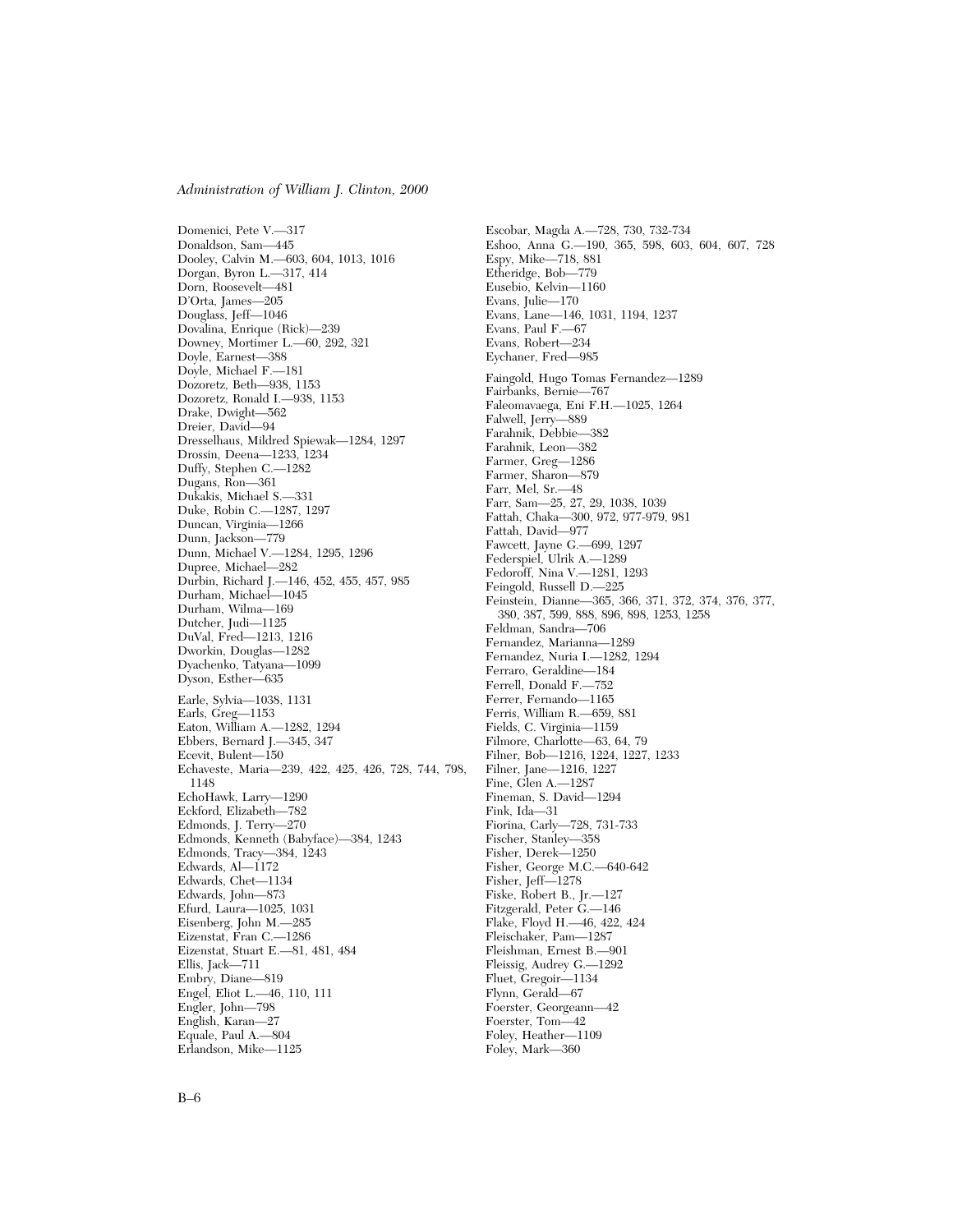Foley, Thomas S.—868, 1109 Forbes, Abigail—767 Forbes, Barbara—767 Forbes, Michael P.—767 Ford, Bob—685, 686 Ford, Gerald R.—868, 873, 901, 921 Ford, Harold E., Jr.—89 Ford, Jack—446, 840 Ford, Jean—819, 820 Ford, Wendell—819, 820 Forts, Ann—1281 Foster, Marie—388 Fowler, Donald L.—562 Fox, Mark—583 Fox, Michael J.—592 Fox, Sarah McCracken—1294 Fox, Vivica A.—1241 Frampton, George T., Jr.—27, 720 Franchot, Peter—467 Frank, Barney—67 Franklin, John Hope—422 Frazier, Effie—809 Frazier, George—804, 808, 809 Free, Ann—873 Free, James—873 Freedman, Ralph S.—1283 Freedman, Thomas—574, 1116 Freidman, Ruth—574 French, James H., Jr.—1285 Friedman, Cynthia—336 Friedman, Stephen—1283 Friedman, Thomas L.—328 Frier, Todd—361 Frist, Bill—506, 691, 884, 955 From, Al—603, 604, 993, 999 From, Ginger—993 Frost, Martin—598, 603 Frost, Patricia—342, 343 Frost, Phillip—342, 343 Fuentes, Julio M.—213, 244, 399, 426 Furey, Thomas P.—1281, 1294, 1296 Gaffrey, Arthur L.—720 Gago, Jose Mariano—1049 Gainey, Robert—477 Galbraith, James K.—627 Gale, Janie Greenspun—591 Gallegos, Gilbert G.—930, 932 Gamble, Dedra—66 Gamble, Zack—1191, 1192 Ganim, Joseph P.—481 Ganske, Greg—198, 1237 Garaufis, Nicholas G.—1293 Garcia-Gregory, Jay A.—1295 Garnett, Kevin—74 Garthwaite, Thomas L.—285, 1287 Garvey, Jane F.—60, 62, 430, 432 Gary, Willie E.—46 Gates, Bill—53, 630, 631, 634, 635 Gates, Melinda—53

Gearan, Mark D.—1284, 1296 Gee, Dolly M.—1027, 1031, 1034 Geffen, David—725 Gejdenson, Sam—1134 Gelt, Ben—678 Georgine, Robert A.—610, 611, 623 Gephardt, Richard A.—8, 9, 164, 222, 401, 403, 419, 443, 445, 551, 598-600, 678, 688, 701, 777, 778, 879, 880, 1019, 1021, 1143, 1144, 1240, 1254, 1259, 1271 Geremek, Bronislaw—450 Gergen, David—793 Gershman, Kathleen Waldron—1290 Gershowitz, Harold—1287 Gerstenblith, Patty—1279 Ghilarducci, Teresa—1282 Gibson, Charlie—905-915 Gibson, Diane—914 Gibson, James B.—594 Gilchrest, Wayne T.—1038, 1039 Gilday, Michael M.—202, 461 Gilman, Benjamin A.—931 Gingrich, Newt—697 Ginott, Ronni—957 Ginsburg, Ruth Bader—108 Giordano, Nick—921 Giuliani, Andrew—899 Giuliani, Caroline—899 Giuliani, Rudolph W.—581, 584, 589, 649, 650, 859, 899, 1004 Glendening, Frances Hughes—325, 673 Glendening, Parris N.—325, 326, 467, 468, 615, 616, 618, 621, 673, 675, 676, 1148, 1150 Glenn, John—659, 706, 968, 1264 Glenn, Sandra—977 Glickman, Dan—292, 348, 404, 614, 720, 722, 723, 870, 919-923, 1041 Glucksman, Loretta Brennan—479 Gnehm, Edward William, Jr.—1280, 1292 Gober, Hershel W.—1264 Godard, Ronald D.—1280, 1293 Godici, Nicholas P.—1277, 1291, 1297 Goenka, G.P.—533 Goins, Shirley—847, 848 Golden, Thomas P.—1289 Goldin, Daniel S.—1131 Golias, Wanda—446 Gonzales, Richard J.—1277 Gonzales, Ron—365, 603 Gonzalez, Antonio—1172 Gonzalez, Charles A.—1139 Gonzalez, Elian—9, 14, 21, 71, 117, 415, 551, 644, 645, 697, 723, 754, 760, 773, 898, 1062, 1063, 1273, 1285 Gonzalez, Guillermo—813, 1279 Gonzalez, Juan Miguel—71, 117, 644, 645, 698, 754, 755, 760, 773, 774, 1062 Gonzalez, Tomas—828, 835 Gordon, John A.—1286, 1296 Gordy, Berry, Jr.—45, 46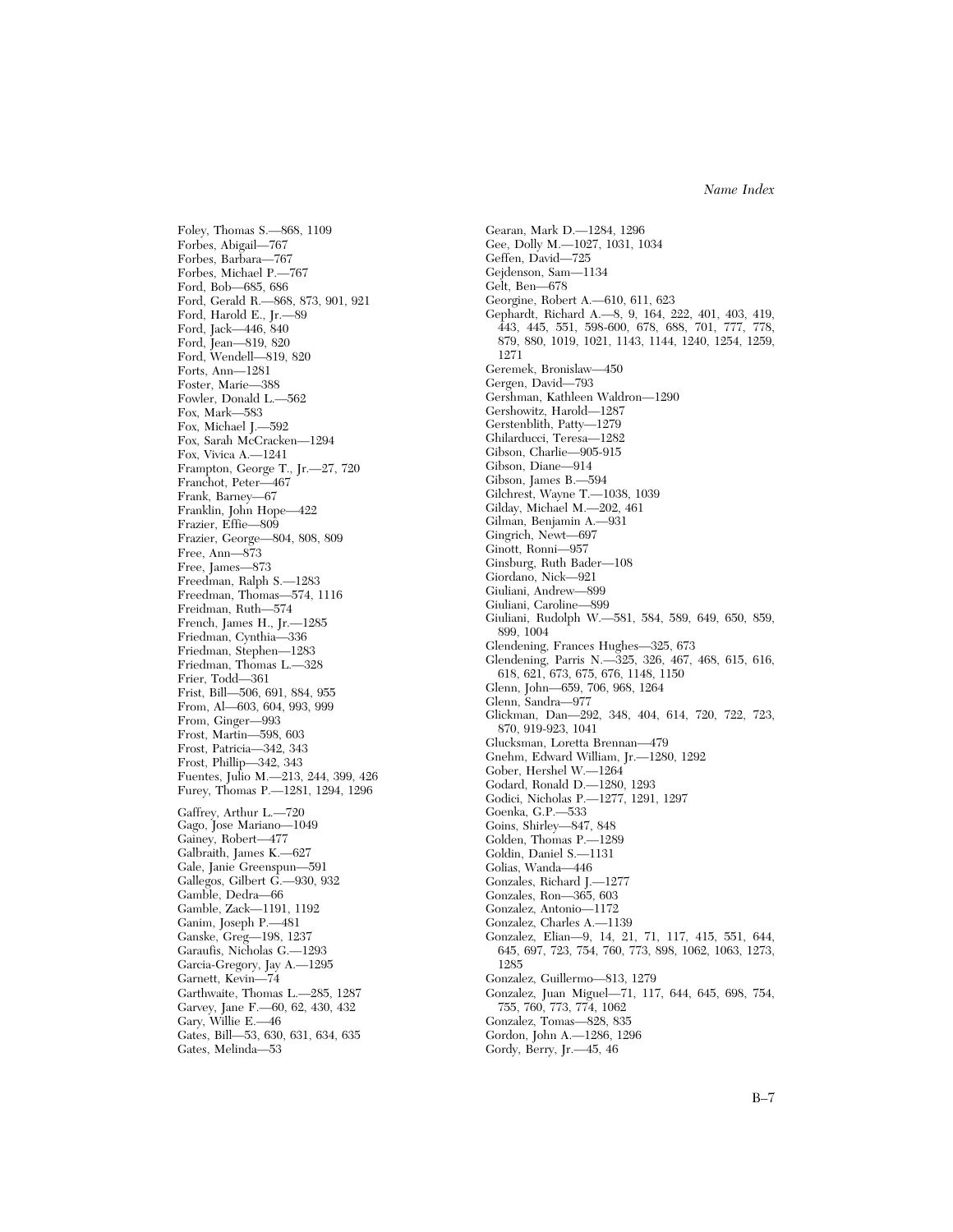Gore, Albert, Jr. - 12, 37, 40, 46, 49, 50, 53, 54, 60, 70, 82, 83, 94, 99, 117, 120, 129, 131, 132, 134, 138, 143, 151, 166, 170, 171, 190, 198, 206, 212, 214, 216, 243, 245, 246, 262, 269-271, 274, 277, 287, 302, 310, 315, 319, 344, 352, 362, 365, 366, 371, 381, 387, 393, 397, 415, 416, 430, 434, 444, 445, 447, 453, 457, 458, 469, 470, 473, 508, 528, 544, 547, 555-557, 560, 564, 567, 572, 575, 576, 579, 583, 587-592, 596, 601, 607, 622, 633, 645, 647, 649, 651, 662, 665, 675, 691, 703, 704, 707, 725-728, 737, 741, 746, 762, 766, 770, 772, 773, 780, 792, 793, 799, 811, 823, 824, 835, 841, 842, 848, 849, 867, 868, 875, 878, 882, 884, 885, 889, 892, 893, 906, 908, 932, 939, 941, 942, 948, 958- 961, 972-974, 976, 986, 988, 990, 991, 995, 996, 999, 1000, 1006, 1008, 1013, 1016, 1017, 1020, 1021, 1039, 1070, 1074, 1075, 1083, 1090, 1106, 1107, 1123, 1124, 1127, 1163, 1180, 1191, 1200- 1202, 1204, 1206, 1209, 1214, 1216, 1218-1221, 1225-1227, 1231-1233, 1238, 1240, 1242, 1243, 1245-1247, 1249-1252, 1254, 1256, 1257, 1259, 1260, 1262, 1263, 1270-1273 Gore, Pauline—1124 Gore, Tipper—132, 591, 725, 770, 811, 1020, 1039, 1124, 1127, 1204, 1240 Govan, Gregory G.—1283, 1295 Gover, Kevin—735 Graham, Bob—343, 360 Gramm, Phil—857, 1174 Granoff, Michael—300 Grant, Allyson—1028 Grasso, Richard—52, 54, 56 Gray, C. Vernon—438 Grebmeier, Jacqueline M.—1281 Green, Ernest—782 Green, Gene—935 Greenberg, Irving—1280 Greenspan, Alan—5, 44, 47, 177, 183, 194, 228, 247, 304, 310, 630, 941, 962, 1291 Greenspun, Amy—591 Greenspun, Brian—591, 593 Greenspun, Myra—591 Greenwood, James C.—656-658 Gregg, Lauren—1288 Gregory, Dick—474, 563, 568, 592 Griffin, Janice—105, 452, 594 Grisham, John—33, 1200 Groen, Marcel—981 Gross, Gail—31 Gross, Jenard—31 Grossman, Arnold J.—678 Grossman, Barbara W.—79, 1287 Grossman, John—840, 844, 845 Grossman, Marc—1282, 1294 Grossman, Steve—79 Growe, Joan—1120 Guerrero, Wilfred P. Leon—1286 Guillermo, Tessie—1286 Gupta, Ram Prakash—519 Guswami, Kanta—523

Guterres, Antonio—1048-1054, 1056-1058, 1060 Guthrie, Marc D.—1289 Haas, Thomas J.—948 Habash, Matthew D.—840 Hagel, Chuck—1029 Haider, Joerg—249 Haley, Maria Luisa—1025 Hall, Arsenio—1028 Halonen, Tarja—1064 Halpin, Linda—908, 909, 911 Halter, William—653 Hamburg, David A.—810 Hamilton, Lee H.—404, 864, 868, 1144, 1145, 1156 Hamilton, Phyllis J.—1292 Hammond, Darrell—650 Hamre, John J.—24 Hand, Lloyd—185 Handy, John W.—872 Hanover, Donna—899 Hansen, James V.—1194, 1237 Harden, Bill—670 Harden, Margaret—670 Hardwick, Brian—79 Hardy, Marjorie—912 Hariharan, E.S.—527 Harkin, Tom—285, 428, 496, 827, 896, 898, 964, 985, 1267 Harman, Jane—104, 184 Harman, Sidney—184, 185 Harpootlian, Dick—562 Harpootlian, Pamela—562 Harrell, Don—1287, 1297 Harris, Emmylou—619 Harris, Frederick K. (Ricky)—826 Harris, Jerome—388 Harris, John—1116 Harris, Louvon—1173 Harrison, Marcus—66 Hartwick, Douglas Alan—1279, 1292 Harvey, Patricia—828 Hasek, Dominik—477 Hasina, Sheikh—491, 495, 496, 498 Hastert, J. Dennis—25, 44, 49, 52, 120, 129, 135, 164, 181, 580, 629, 690, 746, 882, 945, 963, 965, 1006, 1007, 1013, 1018, 1033, 1036, 1153, 1270, 1271 Hastings, Reed—603 Hatamiya, Nancy K.—1283 Hatch, Mike—921 Hatch, Nathan O.—1278, 1291 Hatch, Orrin G.—393-395, 437, 758, 804, 805, 917 Hatcher, Derian—477, 478 Hatcher, Robert L.—222-224 Hathaway, Charles E.—785 Hauer, Gene—920 Hauer, Kitty—920 Hauer, Terry—920, 921 Havel, Václav-1064, 1065 Hawking, Stephen W.—98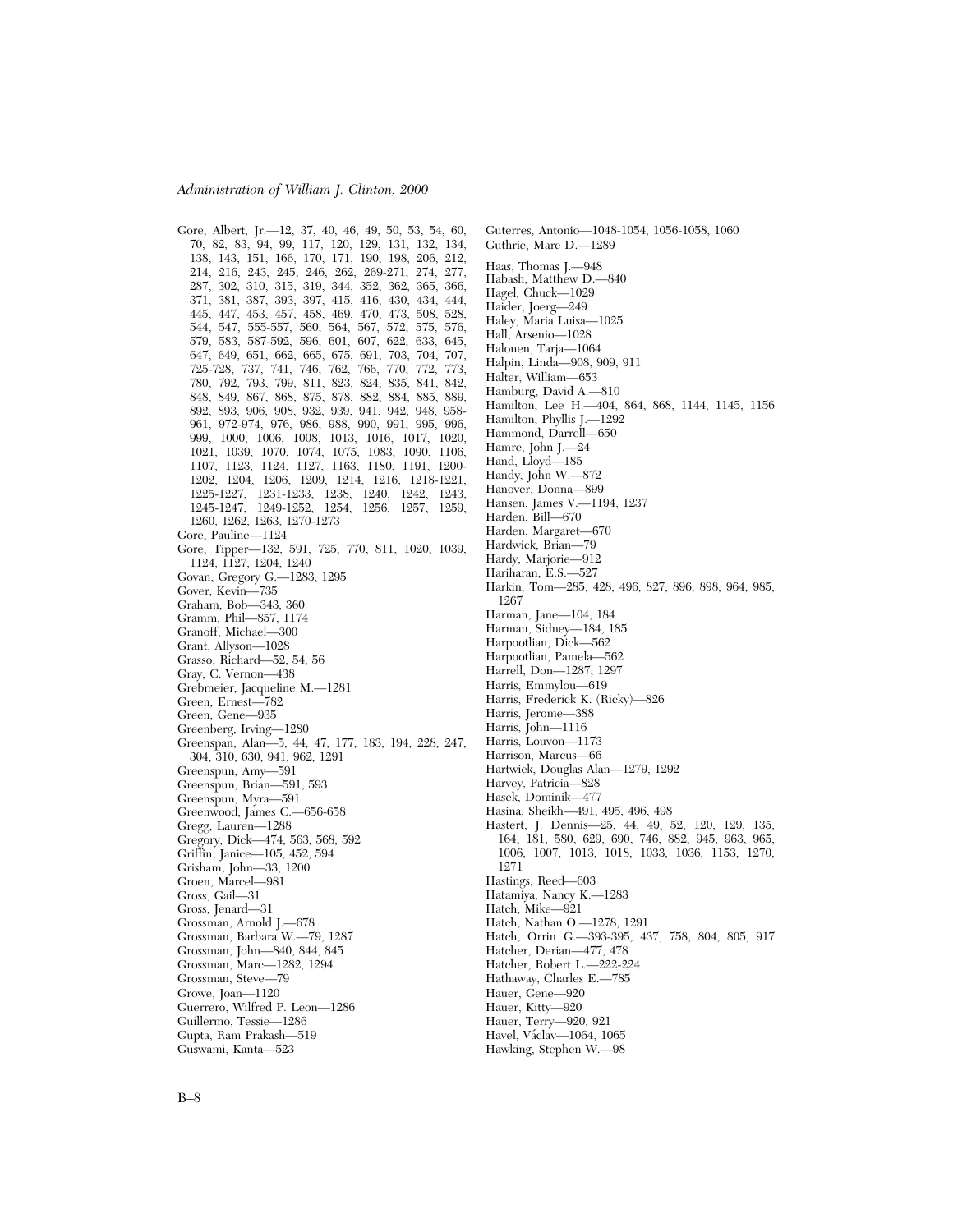Hayashi, Dennis—1286 Hayes, David J.—735, 1038 Hayes, Johnny H.—1259 Hayes, Robin—779 Hays, Patrick Henry—141 Hayworth, J.D.—317, 1006 Head, John—678 Heaney, Seamus—488, 489 Heath, Noel Timothy—1063 Heddell, Gordon S.—1283, 1294 Height, Dorothy I.—632 Hemingway, Jack—189 Hemrick, Christine—1288 Hendi, Yahya—18, 19 Hendrickson, Susan—1029 Hennigan, Miquell Mangun—670 Henry, Stephen L.—819 Herald, Mary—355, 356 Herbst, John E.—1280, 1293 Herenton, Willie W.—881 Herman, Alexis M.—81, 92, 109, 270, 285, 355, 614, 639, 640, 810, 896, 898, 1141 Hess, Barbara—826 Heston, Charlton—553, 571, 581, 600, 604, 667, 684, 685, 1183, 1187 Heyman, Sally—342 Hicks, David H.—200, 202, 1196 Hicks, Thomas—477, 478 Hill, Baron P.—545, 864 Hill, Bette Cerf—985 Hill, Christopher R.—1279, 1292 Hillery, Jeannie—1222 Hilliard, Earl F.—388 Hilliard, Patsy Jo—711 Hinojosa, Karen—213 Hinojosa, Martha Lopez—213 Hinojosa, Rubén—210, 614, 1006, 1139, 1148 Hitchcock, Ken—477 Ho, David D.—1286 Hobbie, John E.—1288 Hodges, Jim—562, 563, 568 Hodges, Rachel—562 Hoeffel, Joseph M.—300, 981 Hoetger, Linda—845, 846 Hoetger, Ray—845, 846 Hoffman, Donald J.—970 Hofmann, Karl William—1279, 1291 Holbrooke, Richard C.—404, 863 Holder, Eric H., Jr.—463, 481, 484, 773, 774, 810 Holland, Diana—684 Holleman, Frank—977 Hollings, Ernest F.—1110 Holmes, Lisa—67 Holt, Rush D.—89 Honda, Mike—598 Hong Koo Lee—1264 Hope, Judith—568, 947 Horton, Shirley A.—1233 Houghton, Amo—388, 422

Hawn, Goldie—31

Houseworth, Richard C.—1278, 1291 Houston, Bill—804, 809 Howard, Susan—911, 912 Hoyer, Steny H.—864, 1013, 1016 Hrinak, Donna Jean—1279, 1292 Hryshchenko, Konstantin—1101, 1279 Huck, Paul C.—1297 Huckabee, Mike—782, 783 Hug, Bertrand—1227 Hughes, Dennis M.—588, 1162 Hugoson, Gene—921 Hull, Brett—477 Hull, Jane Dee—25, 1220 Hulshof, Kenny C.—146 Hume, John—1282 Humphrey, Hubert (Skip), III—828 Humphreys, Kirk—752 Hundt, Reed E.—365, 367 Hunt, James B., Jr.—325, 330, 337, 481, 779, 781, 782 Hunt, Roger L.—1295 Hunter, J.D.—388 Hupp, Suzanna Gratia—910 Hussein, Saddam—318, 319, 969 Hutchinson, Asa—782 Hutchison, Kay Bailey—857, 1174 Hwang Won-tak—1290 Hyatt, Joel—85, 104, 384 Hybl, Bill—1233 Hyde, Henry J.—393-395, 397, 411, 434, 437, 463, 647, 688, 932 Ibarra, Mickey—141, 175, 240, 326, 438, 1148, 1172 Ifenne, Enyantu—656-658 Ingram, Frank—288 Ingram, Gary—288 Ingram, Wayne—288 Inouye, Daniel K.—317, 699, 700, 1197 Insana, Ron—52 Irias, Ariel Rivera—1289 Ish, Lucile—269 Ivanov, Igor—1285 Ivany, Robert R.—1045 Ivester, M. Douglas—45 Ivy, David—1279 Jackson, Jacqueline—46, 54 Jackson, Jesse—45-52, 54-56, 135, 388, 390, 474, 563, 568, 728, 730-732, 735, 744, 746, 905, 1006 Jackson, Jesse L., Jr.—46 Jackson Lee, Sheila—31, 169, 273, 278, 525, 528, 533, 616, 896, 935, 1172, 1173, 1199 Jackson, Lynn—67 Jacobs, Irwin M.—603, 781 Jacobs, Susan S.—1279, 1291 James, Frederick Calhoun—562 James, Jamelle Andrew—353 Jarvis, Charlene Drew—65 Jasinowski, Jerry J.—1288 Jax, Christine—828 Jazairy, Idriss—1279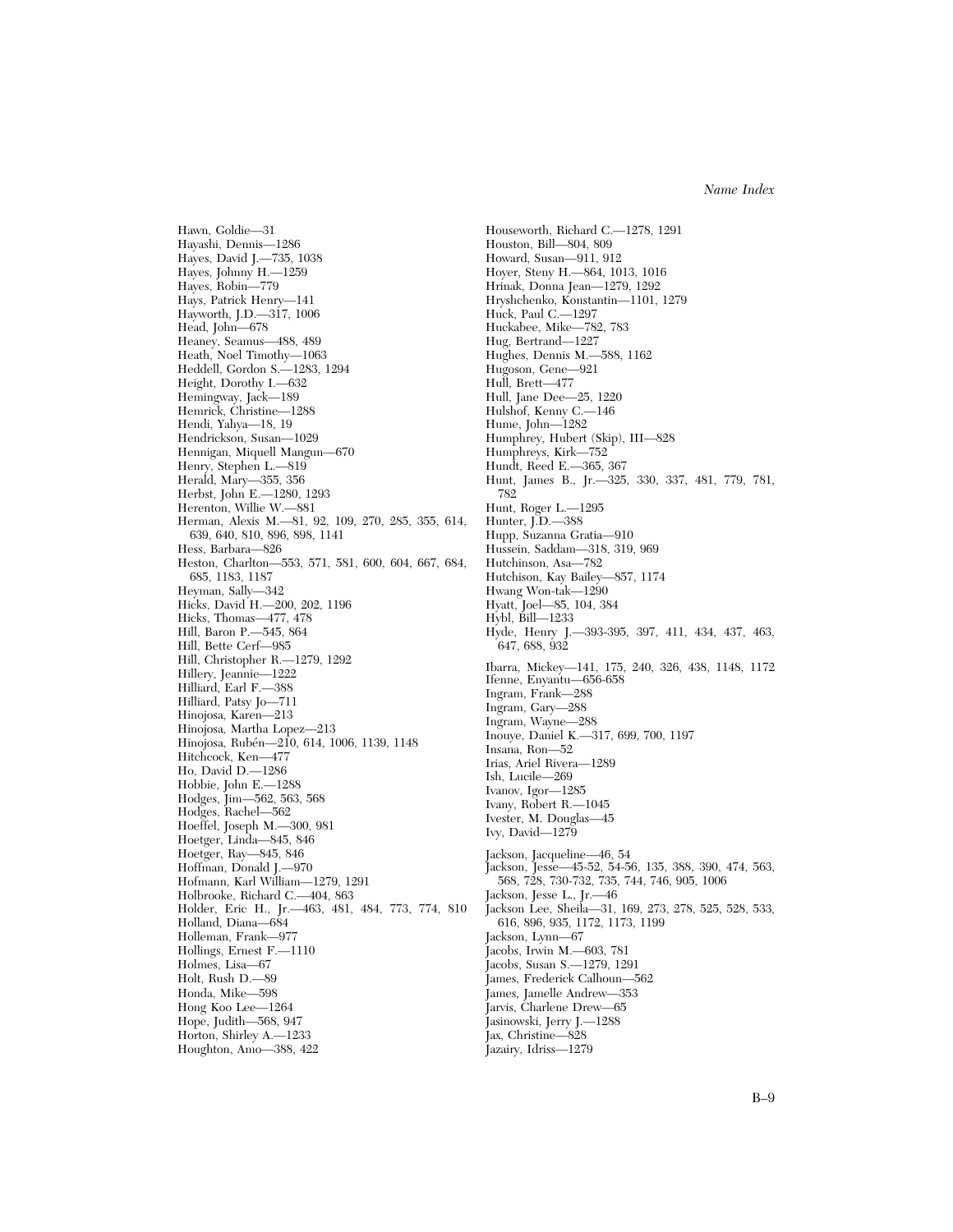Jefferson, Andrea—663 Jefferson, Shawntesse—66 Jefferson, William J.—169, 616, 663, 718, 728, 735, 744, 873, 963, 1006 Jeffords, James M.—285 Jennings, Peter—508 Jeter, Derek—241 Jeter, Howard F.—1280, 1293 Jiang Zemin—556 Jochum, Sally—1281 Jodie, Myra—735, 742, 745, 797, 807, 883 Joel, Billy—1156, 1157, 1159 John, Christopher—1136 Johnson, Carol—921 Johnson, Clinton—170 Johnson, Daniel A.—1280, 1293 Johnson, Earvin (Magic)—730 Johnson, Eddie Bernice—110, 111, 459, 477, 614, 896 Johnson, Elmer W.—365 Johnson, James E.—67, 187 Johnson, John R.—1296 Johnson, Karen—844 Johnson, Lady Bird—1185 Johnson, Luci Baines—1185 Johnson, Michael A.—1162 Johnson, Nancy L.—1106, 1107, 1163, 1221 Johnson, Robert B. (Ben)—141, 270, 422, 425, 640 Johnson, Robert L.—615, 744 Johnson, Robert M.—752 Johnson, Sam—653 Johnson, Tim—317, 699, 700 Jones, A. Elizabeth—1281, 1293 Jones, Ann W.—779 Jones, Christina—735 Jones, Clayton M.—1286 Jones, David C.—969 Jones, Jan—594 Jones, Justina—735 Jones, Lester—1151 Jones, Stephanie Tubbs—443, 446, 728, 735, 744, 810 Jones, Vernon—711 Jordan, Ann—1141 Jordan, Michael—63, 935, 980 Jordan, Vernon—1141 Jorgensen, Bridget—598 Jorgensen, Jim—598 Joyce-Hayes, Dee—481 Judge, Patty—826 Junge, Ember Reichgott—828, 831 Jurgenson, Sven—1289 Kaden, Lewis—226 Kadisha, Dora—382 Kadisha, Neil—382 Kallock, Roger W.—1287, 1297 Kandiero, Paul T.S.—1279 Kanjorski, Paul E.—691, 1006, 1136 Kant, Krishnan—513 Kaptur, Marcy—443 Karamanlis, Konstandinos—672

Kasyanov, Mikhail—1074, 1075, 1083, 1087, 1088 Katchianes, Alice—446 Katz, Fran—79 Katz, Lawrence F.—1288 Katzen, Sally—191, 341 Katzenberg, Jeffrey—725 Katzenberg, Marilyn—725 Kavan, Jan—450 Kaye, Walter—1286 Kearney, Janis—782 Keating, Cathy—752 Keating, Frank—752 Keaton, William T.—269 Keenan, Nancy—419 Keith, Susan—921 Kelikian, Alice A.—1280 Kelley, Colleen M.—1279 Kelly, Braith—957 Kelly, Peter—957 Kelso, Becky—828 Kemp, Jack F.—1153 Kemper, Kathy—1153 Kempthorne, Dirk—325 Kennard, William E.—365, 367, 640, 728, 735, 737, 743, 744, 779, 881 Kennedy, Edward M.—67, 70, 239, 355, 356, 401, 419, 691, 931, 1173, 1193 Kennedy, Ethel—390 Kennedy, Joan Bennett—1290 Kennedy, Patrick F.—1281, 1293 Kennedy, Patrick J.—317, 443, 598, 788, 1139 Kennelly, Barbara—653, 957 Kernan, Joseph E.—545 Kernan, Maggie—545 Kerrey, J. Robert—12, 1029, 1196 Kerrey, Robert J.—94 Kerry, John F.—12, 46 Keyes, Alan—125 Kiefer, Francine—71 Kildee, Dale E.—317, 419, 1006 Killefer, Nancy—1278 Kilpatrick, Carolyn C.—794, 798 Kim Chong-il—1150, 1266 Kim Dae-jung—672, 1150, 1265, 1266, 1289 Kimsey, James V.—1280 King Abdullah II—1102, 1120, 1288 King, Alice—735 King, Angus S., Jr.—328, 369, 371, 615 King, Bruce—735 King, Coretta Scott—388, 390, 474, 563, 568 King Fahd—482 King Harald V—787 King, James L.—43 King Juan Carlos I—291, 295, 1064, 1279, 1281 King Mohamed VI—1189, 1195, 1287, 1290 Kinsley, Carol W.—1284, 1295 Kirakossian, Arman—1279 Kirk, Ron—218 Kirklin, Lance—684 Kirschstein, Ruth L.—1267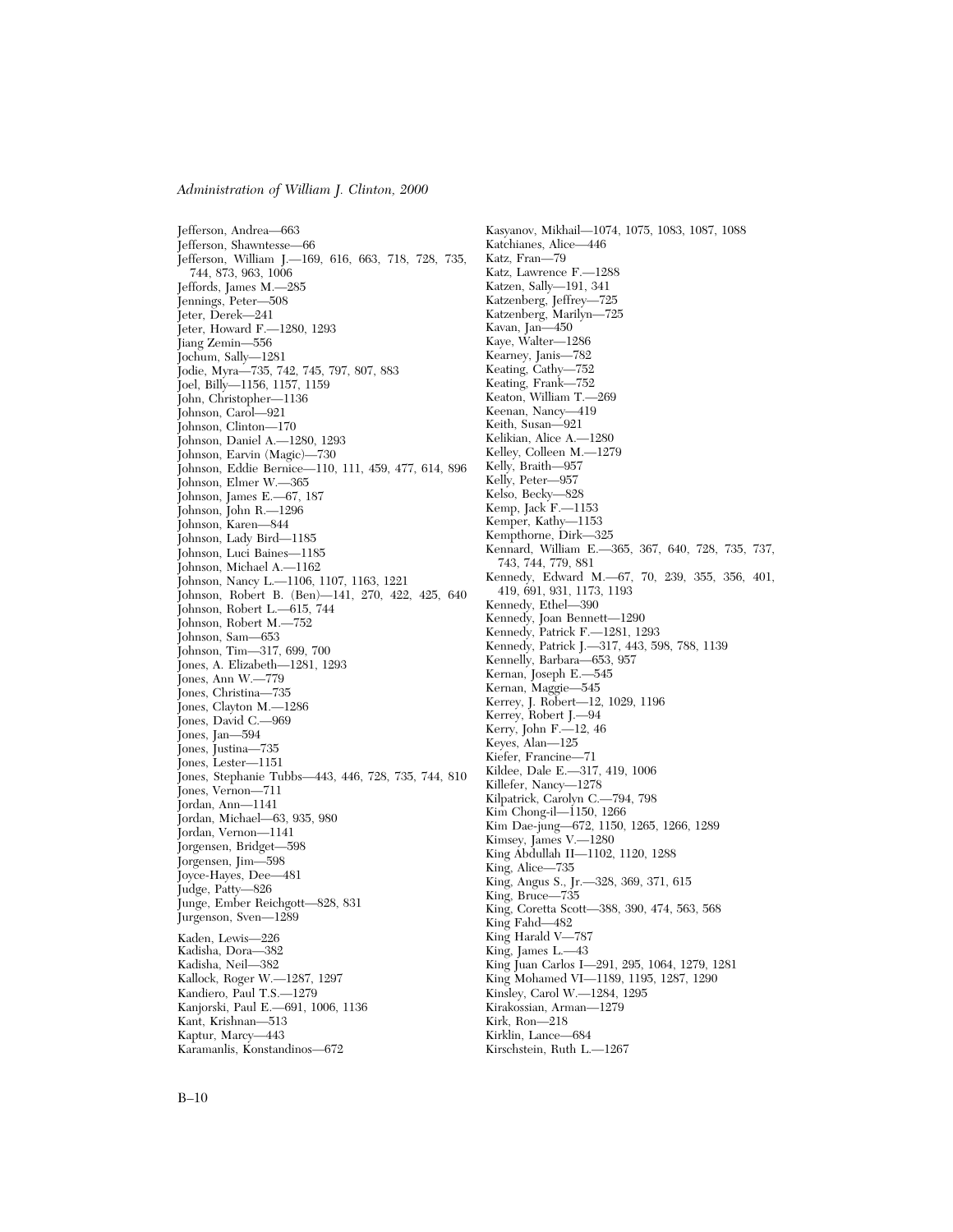Kiyonga, Crispus, W.C.B.—277, 357 Kizer, Ken—285 Klink, Ron—972, 977, 981, 984 Klobuchar, Amy—773 Knapp, Heather—843, 844 Knapp, William—188 Knight, Bob—438, 442 Knoller, Mark—430 Knopman, Debra S.—1287 Knowling, Robert E., Jr.—45, 728, 731, 732 Kocharian, Robert—1289 Koenings, Marc—1038 Koh, Harold H.—18 Kolluri, Murthy—525 Koplan, Stephen—1290 Kordek, John F.—1287 Kotler, Greta—1288 Kouchner, Bernard—559 Kountoupes, Lisa—881 Kowack, Eric—948 Kozak, Michael G.—1284 Kravitz, Steven D.—43 Kuchma, Leonid—1099-1101, 1288 Kucinich, Dennis J.—443, 446 Kunhardt, Peter—659, 661 Kunhardt, Philip, III—659, 661 Kunhardt, Philip, Jr.—659, 661 Kwok, Daphne—1025, 1028 Lacey, Julian—614, 618, 728 Lacey, Kathleen—977 Lachance, Janice R.—81, 810, 881, 896 Lachnit, Eunice—1022 Lachnit, Ronald—1022 Lader, Phillip—22, 488 LaFalce, John J.—46, 691, 1006, 1035 Lagos, Ricardo—67, 1072 Lake, Anthony—1172 Lamberth, Royce C.—553 Lamm, Richard D.—678 Lampson, Nick—1035 Lancaster, Ralph—639 Lander, Eric—95, 101, 140, 145, 180, 182, 423 Lander, James A.—562 Landrieu, Mary L.—873 Lane, Neal F.—94, 96, 198, 254, 459, 461, 528, 1131, 1267 Lang, Gene—978 Lanier, Bob—1176 Lanier, Carlotta Walls—782 Lanier, Elise—1176 LaPierre, Wayne—445, 447, 453, 456, 470, 476, 852, 909, 1123, 1187, 1204 Larivee, John J.—1282 Larsen, Ralph S.—296 Larson, John B.—614, 1134 LaRussa, Robert S.—1287, 1297 Lasorda, Tommy—1035 LaSpada, Carmella—1046

Kissinger, Henry—868, 869, 873

Lauer, Matt—1154 Lautenberg, Frank R.—1134, 1138, 1151 LaVoy, Richard T.—60 Lazio, Rick—190, 691, 1204 Le, Ngoan—1286 Leach, James A.—691 Leach, Stanley F.—826 Leahy, Marcelle—619 Leahy, Patrick J.—259, 393, 394, 619, 701, 932, 1110, 1185 Leary, Mary Lou—1279 Leavitt, Jacalyn—325 Leavitt, Michael O.—248, 325, 326, 328, 365, 367 LeBlanc, Catherine—270 Lee, Angela—170 Lee, Barbara—273, 278, 372, 373, 656, 728 Lee, Bill Lann—64, 1025, 1026, 1031, 1034 Lee, Deidre A.—1290 Lee, Elwyn C.—31 Lee, Harry—663 Lee, Jason C.B.—31 Lee, Jin Sook—1025 Lee, Ken—985 Lee, Martin—115, 408, 869, 920, 924, 942, 962, 998, 1003, 1007, 1014, 1286 Lee, William—735 Lefkow, Joan H.—1297 Lehman, John—22 Lehrer, Jim—121 Leland, David J.—1277 Leland, Marc E.—1288, 1297 Leno, Jay—725, 792 Leonard, J. Wayne—881 Leong, Jonathon R.—1286 Leong-Hong, Belkis—1288 Letterman, David—42, 46, 54 Levin, Carl—543, 985 Levin, Jim—455 Levin, Sander M.—543, 653, 798, 1018 Levin, Susan Bass—971 Levine, Mel—1287 Levy, Harold O.—1159, 1162 Lew, Jacob J.—191, 574, 576, 1190, 1191 Lewis, Ann F.—621 Lewis, Delbert—1213 Lewis, Jewell—1213 Lewis, John—66, 385, 388, 390, 438, 458, 466, 474, 563, 568, 592, 653, 717, 727 Lewis, John Miles—717, 718 Lewis, Judy—190 Lewis, Kathleen McCree—801, 1174 Lewis, Lillian—717, 718 Lewis, Ron—653 Lewis, Stephen R., Jr.—1116 Leyden, John F., Jr.—1278 Lieberman, Joseph I.—36, 37, 181, 873, 1134 Likins, Rose M.—1280, 1293 Limbert, John W.—1279, 1292 Linares, Guillermo—828, 1148, 1281 Lincoln, Blanche L.—15, 782, 785, 873, 881, 884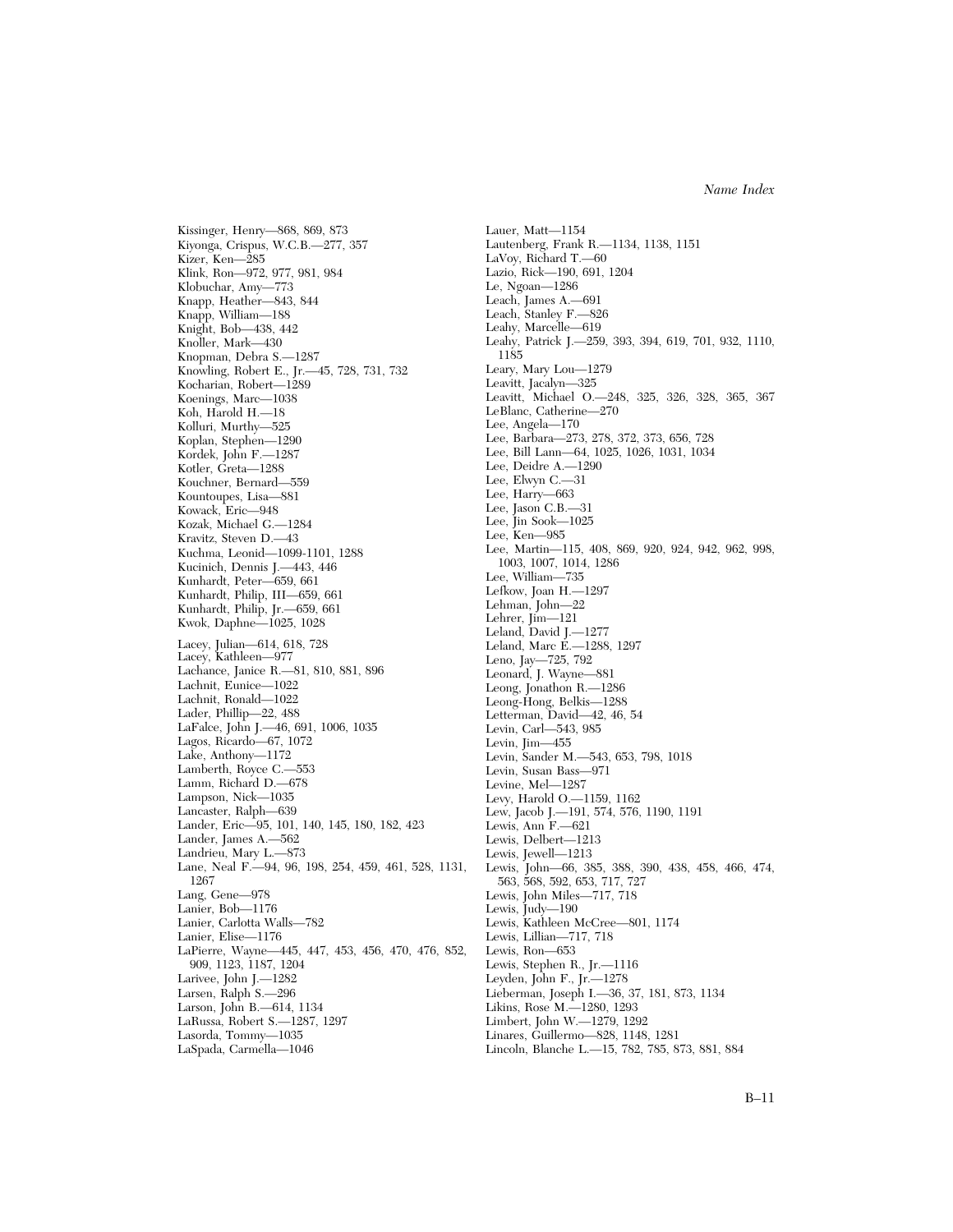Linden, Jurgen—1064, 1068 Linsky, Susan—65 Lippert, Keith W.—1280 Lively, Kit—702-704, 708-711 Llewellyn, Jim O.—1278 LoBiondo, Frank A.—1006 Lobo, Rebecca—728, 730, 734, 735, 741 Locke, Gary—332, 609 Lockhart, Joseph P.—7, 77, 234, 236, 398, 793 Lodhi, Maleeha—1279 Lofgren, Zoe—365, 463, 464, 466, 471, 472, 548, 598, 603-605, 607, 609, 614, 728 Loisel, Miguel—564 Lombardo, Maria—1289 London, Paul A.—285 Long, Sharon—109-112 Long-Thompson, Jill—779 Lopez, Victor—1160, 1250 Lott, Trent—120, 164, 165, 266, 650, 884, 963, 965, 1007, 1034, 1105, 1121, 1211, 1270, 1271 Love, John A.—678 Lovell, Ellen—1131 Lovett, Lyle—1185 Lowe, Calvin W.—1190 Lowery, Joseph—388, 390 Lowey, Nita M.—525, 528, 533, 656, 657, 1162, 1163, 1222 Loy, James M.—948 Lubchenco, Jane—1283, 1295 Luckasson, Ruth—1283 Ludwig, Terri—43 Luke, Karen—752 Lundquist, Jacqueline—525, 528 Lupin, Arnold—663 Lupin, Celia—663 Lyford, Robert M.—1287, 1297 Lynch, Bill—1259 Lynch, Gerard E.—1294 Lynch, Lisa M.—1288 Lynch, Loretta E.—1293 Lyons, Gene—696, 891 Lyons, James M.—720, 1298 Maaroufi, Abdellah—1289 MacArthur, Solange—619 MacDonald, Bryon R.—1289 Mack, Connie—181, 360, 1106, 1107 MacKay, Kenneth H. (Buddy)—813, 963, 965 Macon, Jane—1280 Maddox, Scott—360 Madigan, Michael J.—986 Magner, Marge—43 Maher, Bill—1241, 1242 Mahley, Donald A.—1281 Malcolm, Shirley—198 Mallon, Seamus—1282 Mallonee, Florence—653, 655 Malloy, Dannel P.—957 Malloy, Edward J.—1162 Maloney, Carolyn B.—46, 239, 314, 419, 656, 657 Maloney, James H.—419, 1134, 1199 Mandela, Nelson—76, 275, 278, 283-285, 489 Mandelson, Peter—479, 488 Mangun, Garold Anthony—670 Mangun, Gentry—670 Mangun, Mickey—670 Mann, Charles—65 Mannweiler, Paul—175 Mansfield, Michael J.—868, 870, 873, 921 Marcus, Daniel—1281, 1294 Marcus, Edward L.—957 Margolies-Mezvinsky, Marjorie—302, 981 Markey, Edward J.—1110 Markus, Kent R.—1292 Marsh, Natasha—257 Marshall, Donnie R.—1280, 1293 Marshall, Thurgood, Jr.—798 Marshall, William—37, 828 Martin, Beverly B.—1295 Martin, Marsha Pyle—24 Martonyi, Janos—450 Masie, Elliott—1289 Massey, Jacquelene Sharp—282 Masten, Susan—317, 735 Mathews, Sylvia M.—191 Matsui, Robert T.—653, 1031 Matthews, Glenroy Vingrove—1063 Mauro, Garry—218, 1180, 1185 Mauro, Judith—1180 Maurya, Baby Rani—519 Mauser, Tom—134, 678, 687 May, J. Thomas—785 Mbeki, Epainette—1005 Mbeki, Thabo—150, 275, 1000, 1001, 1005, 1286 Mbeki, Zanele—1000, 1005 McAuliffe, Dorothy—1202 McAuliffe, Terence—1016, 1017, 1019, 1020, 1199, 1238, 1241, 1243, 1250, 1254 McCaffrey, Barry R.—62, 110, 141, 142, 946, 1045 McCain, John—120, 245, 258, 259, 354, 359, 398, 506, 572, 649, 650, 793, 955, 1110 McCall, H. Carl—46, 314 McCarthy, Carolyn—463, 466, 472, 908, 909, 913 McCarthy, Robert J.—372 McCarthy, Suzanne—372 McClure, Wesley C.—269 McCray, Nikki—1279 McCurry, Michael—234 McCutchen, Woodrow—43 McDermott, Brian—957 McDermott, Jim—525, 528, 533, 963 McDonald, Danny Lee—1280, 1292 McElroy, Sally—234 McEvoy, Mary—1125 McGaffigan, Edward, Jr.—1279 McGovern, George S.—1042 McGovern, James P.—110, 111 McGovern, Kevin—1165 McGovern, Lisa—1165 McGowan, Gerald S.—1059, 1060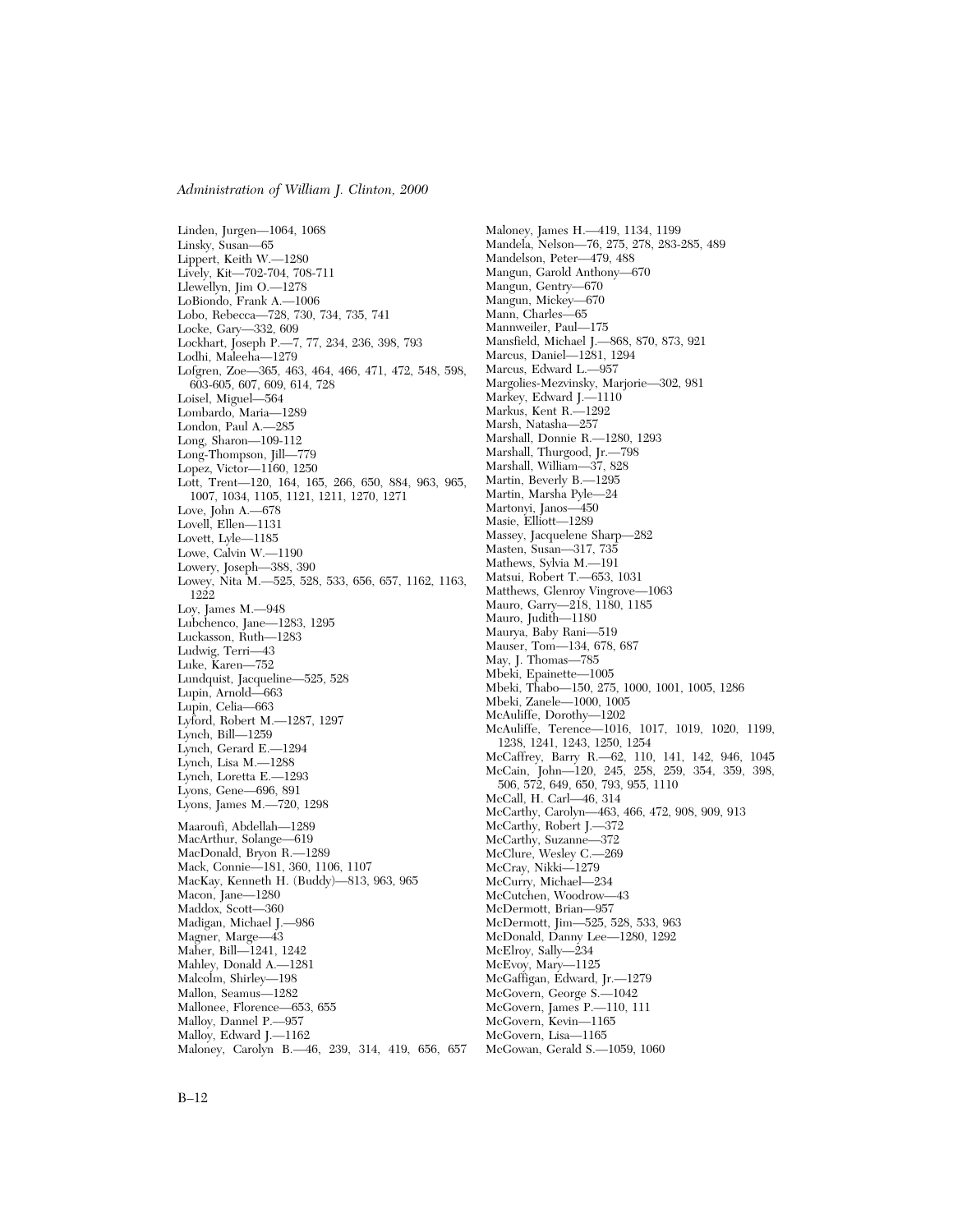McGowan, Susan Brophy—1059, 1284 McGuinness, Martin—901 McIntyre, Mike—779 McKenzie, Taylor—735 McKinney, Cynthia A.—711 McKinney, J.E. (Billy)—711 McKnight, Brian—1159 McLachlan, Sarah—725 McLarty, Thomas F. (Mack)—784, 785, 813, 963, 993 McLaughlin, Mary A.—1294 McLaughlin, Nina—89, 91 McLean, Christopher A.—1279, 1292 McManus, James R.—1166 McNair, Robert E.—562 McNamee, Donna—446 McNamee, Wally—878 McNamee, Win—878 McNutt, Marcia—1129-1131 McQueen, Michael—410, 453, 471 McQueen, Veronica—395, 410, 447, 453, 471 McStein, Martha—1144 McUsic, Benjamin—27 McUsic, Mollie S.—27 Meece, Roger A.—1279, 1292 Meehan, Martin T.—1194, 1237 Meeks, Gregory W.—1162-1164 Mehta, M.C.—519 Melamed, Leo—1287 Menard, Joan M.—79, 1259 Mendelowitz, Allan I.—1289, 1298 Menendez, Robert—598, 1139 Menino, Thomas M.—67, 68, 79, 365, 369, 441 Mercado, Julio F.—1283, 1294 Meredith, Lynn—1185 Meredith, Tom—1185 Merkel, Angela—1288 Merrigan, John—203 Merten, Alan—1190, 1191 Mesic, Stipe—202 Metzenbaum, Howard—104 Metzler, John C. (Jack)—1045 Meyer, Christopher—459, 460, 488, 1267 Meyer, Chuck—384 Meyer, Elizabeth—384 Mfume, Kweisi—46 Michel, Robert H.—868 Mickle, Terry—147 Mikulski, Barbara A.—190, 614, 615, 617, 673, 1038 Milkovich, Pat—1233 Millender-McDonald, Juanita—94 Miller, Bob—594 Miller, Dan—360, 904 Miller, George—419 Miller, Jonathan—819 Miller, Mike—673, 674 Miller, Thomas V. (Mike), Jr.—205, 826 Miller, Warren L.—1278 Milosevic, Slobodan—136, 247, 532, 714, 970, 1066

Mineta, Norman Y.—876, 1025, 1026, 1028, 1031, 1286 Minge, David—920, 924, 1121, 1136 Mink, Patsy T.—896 Minner, Ruth Ann—287 Minnick, Mary—1162 Misci, John A., Jr.—481 Mishra, Veer Bhadra—519, 530 Mitchell, George J.—262, 479, 480, 488 Mitchell, Sarah W.—1289 Mitifu, Faida—1279 Mkapa, Benjamin William—283 Moakley, John Joseph—67 Moe, Roger D.—828 Mohamed, Zahra—1162 Mohib, Mona—528 Mohyuddin, Faisal—1116 Moi, Daniel T.—273 Mondale, Joan—1120 Mondale, Walter—921, 1121 Moneypenny, Charles F.—1289 Montgomery, Edward B.—401, 1278, 1291 Moore, Dennis—896 Moore, Gordon—94 Moore, Minyon—289, 621 Morado, Ricardo—1174, 1297 Morales, Dan—216, 1185 Morales, Elvia—239, 243, 244 Moran, James P.—1190, 1191 Morella, Constance A.—110-112, 355, 463, 466, 472, 656, 658, 673 Moreno, Enrique—213, 244, 857, 860, 1140, 1174 Moreno, Luis Alberto—656, 813, 1037 Mori, Yoshiro—851, 929, 1273, 1289 Morial, Marc H.—141, 481, 873 Morial, Sybil—663 Morris, Dick—793 Morris, Waymond—819 Morrison, Bruce A.—1298 Morrison, Toni—564, 903 Moses, Alfred H.—400 Mott, John M.—1294 Moynihan, Daniel Patrick—589, 770, 859, 943, 947, 963, 965, 1153 Muasher, Marwan—951 Mubarak, Hosni—541, 544, 550, 564 Muller, Robert—619 Mullin, Leo F.—60 Mullins, Renee—572 Muñoz, George—240, 404 Murray, Patty—428, 701 Murtha, John P.—1029 Murthi, Rama—528 Musgrove, David R. (Ronnie)—881 Musharraf, Pervez—510, 517, 538, 1283 Mutombo, Dikembe—711 Myers, Lisa—1003 Myers, Richard B.—1264 Nadel, Linda—574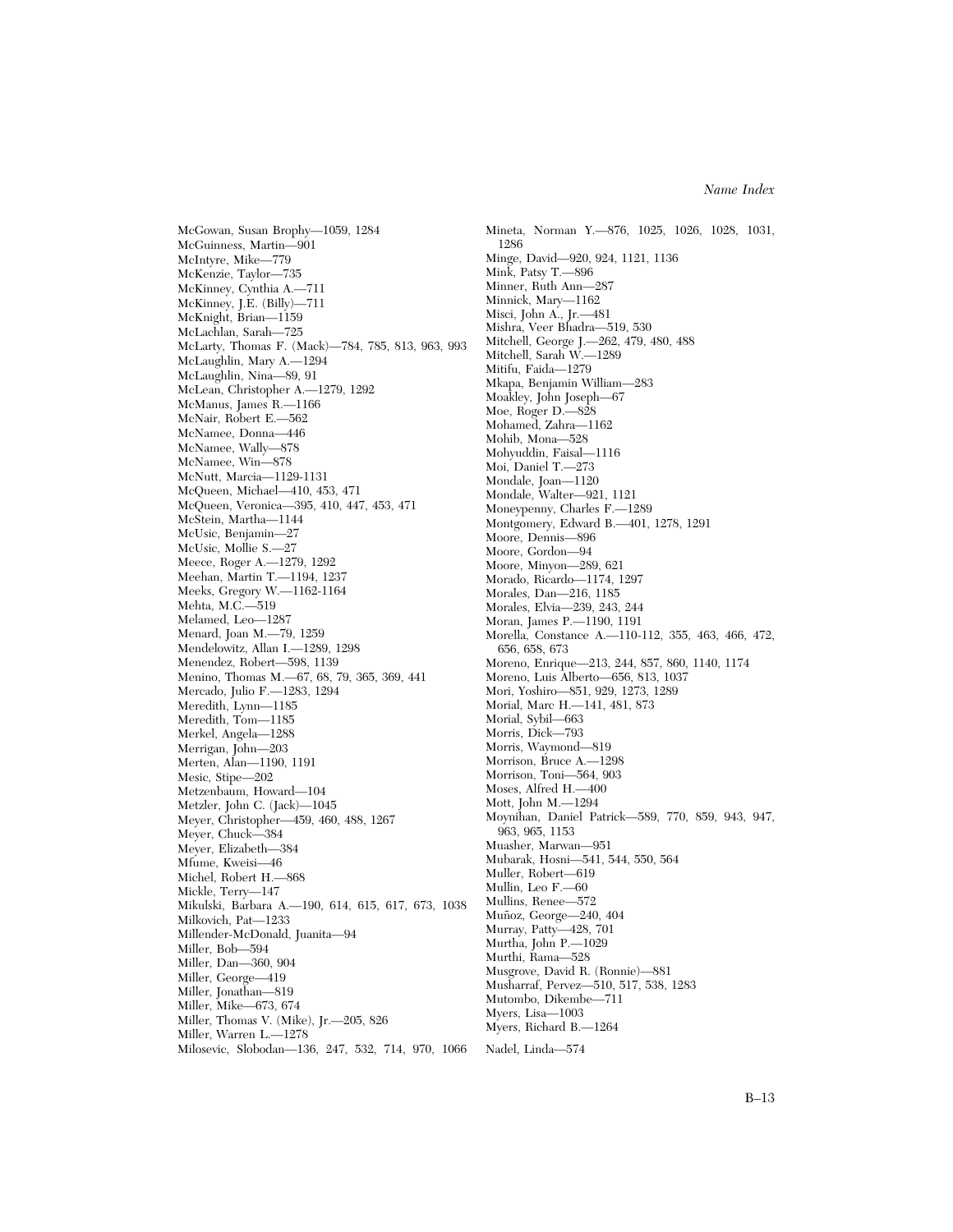Nadler, Jerrold—767 Naidu, N. Chandrababu—525, 527-529, 531, 601 Napolitano, Grace F.—1139 Napolitano, Janet—1213 Narasaki, Karen—1025 Narayanan, Kircheril—507, 1283 Nash, Bob—270 Natalicio, Diana S.—1279, 1281, 1293 Nathan, Joe—828, 831 Nathanson, Jane—384 Nathanson, Marc B.—384, 1296 Nau, Enealia—42, 43, 45 Nazarian, Parviz—382 Nazarian, Pouran—382 Nee, Thomas J.—67 Neece, John E.—1282 Nelson, Bill—342, 344 Nelson, Priscilla—1287 Netanyahu, Binyamin—755 Nettl, Bruno—1116 Neumann, Ronald E.—1279, 1292 Neustadt, Richard—661 Newman, Arnold—1282 Newton, George B.—1278 Newton John, Olivia—384 Nicholson, Jim—218 Nicholson, Richard S.—198 Nickles, Don—752 Nienhuis, Arthur W.—1285 Nieuwendyk, Joe—477 Nolan, Beth—558 Nolen, John—650 Nordhaus, William D.—627 Norick, Ronald—752 Noriega, Rick—1172 Norris, Kayt—146, 147 Norton, Eleanor Holmes—65, 110, 111, 169, 289, 290, 787, 789, 896, 898, 1141, 1151, 1190, 1191 Norwood, Charlie—208, 355, 356 Novak, Steven G. (Sandy)—1120 Nuhayyan, Zayid bin—391 O'Bannon, Frank—329, 545 O'Bannon, Judy—545, 547 Obasanjo, Olusegun—275 Obey, David R.—1194 O'Brien, Christine—927 O'Brien, Ed—972 O'Brien, Walter—1162 Obuchi, Akiko—1109 Obuchi, Chizuko—929, 1109 Obuchi, Go—1109 Obuchi, Keizo—233, 597, 929, 1109 Obuchi, Yuko—1109 O'Connor, John Cardinal—391, 826, 862, 1286 Oelstrom, Tad J.—872 Ogungbuyi, Abeni O.—1063 Ogungbuyi, Oluwole A.—1063 O'hUiginn, Sean—479, 488 O'Keefe, John Martin—1279, 1292

O'Leary, Hazel—829 O'Leary, Stella—1199, 1202 Olson, Alan—921 O'Malley, Katie—468 O'Malley, Martin—468 Omelchenko, Oleksandr—1101 O'Neill, Beverly—1148, 1254 Opperman, Darin—1120 Opperman, Vance K.—1120, 1121 O'Reilley, Dale—170 O'Reilly, Michelle—543 O'Reilly, William—543 Orfinger, Alex—65 Orlofsky, Stephen M.—1297 Ornish, Dean—98 Ortiz, Solomon P.—1139 O'Shaughnessy, Maryellen—443 Owens, Bill F.—678, 681, 906 Owens, Chandler—425 Owens, Major R.—46 Owens, Steve—1213, 1216 Pacheco, Manuel T.—1283, 1294 Pacheco, Marc—999 Paez, Richard A.—213, 244, 399, 418, 425, 426 Page, Alan—829 Page, Susan—792 Palmieri, Jennifer—1036 Panvini, Vincent—1035 Paradis, Paul—689 Parizek, Richard—1288 Parks, Lawrence—1286 Pasco, James O., Jr.—931 Pascual, Carlos—1281, 1294 Pasquale, Todd—796 Pastor, Ed—25, 27, 1139, 1213 Pastrana, Andres—25, 26, 142, 150, 154, 816, 952 Pataki, George E.—993 Patel, Mukesh (Mike)—1286 Patel, Sachin—1116 Patriarch Filaret—1101 Patrick, Sharon—568 Patricof, Susan—568 Patrinos, Aristides—1267 Patten, Christopher—1052, 1055 Patterson, Anne Woods—1284 Patterson, Frank—1133 Patterson, Thomas—1238 Pattiz, Norman J.—1285, 1296 Patton, Judi-329, 819 Patton, Paul E.—329-331, 819-821 Payne, Donald M.—278, 963, 1199 Peck, Gregory—384 Peck, Veronique—384 Pederson, Sally—826 Pelé-338 Pelosi, Nancy—184, 468, 598, 656, 657, 1134 Penelas, Alexander—481, 484, 552, 645 Pennington, Hilary C.—1288 Pennoyer, Steven—1278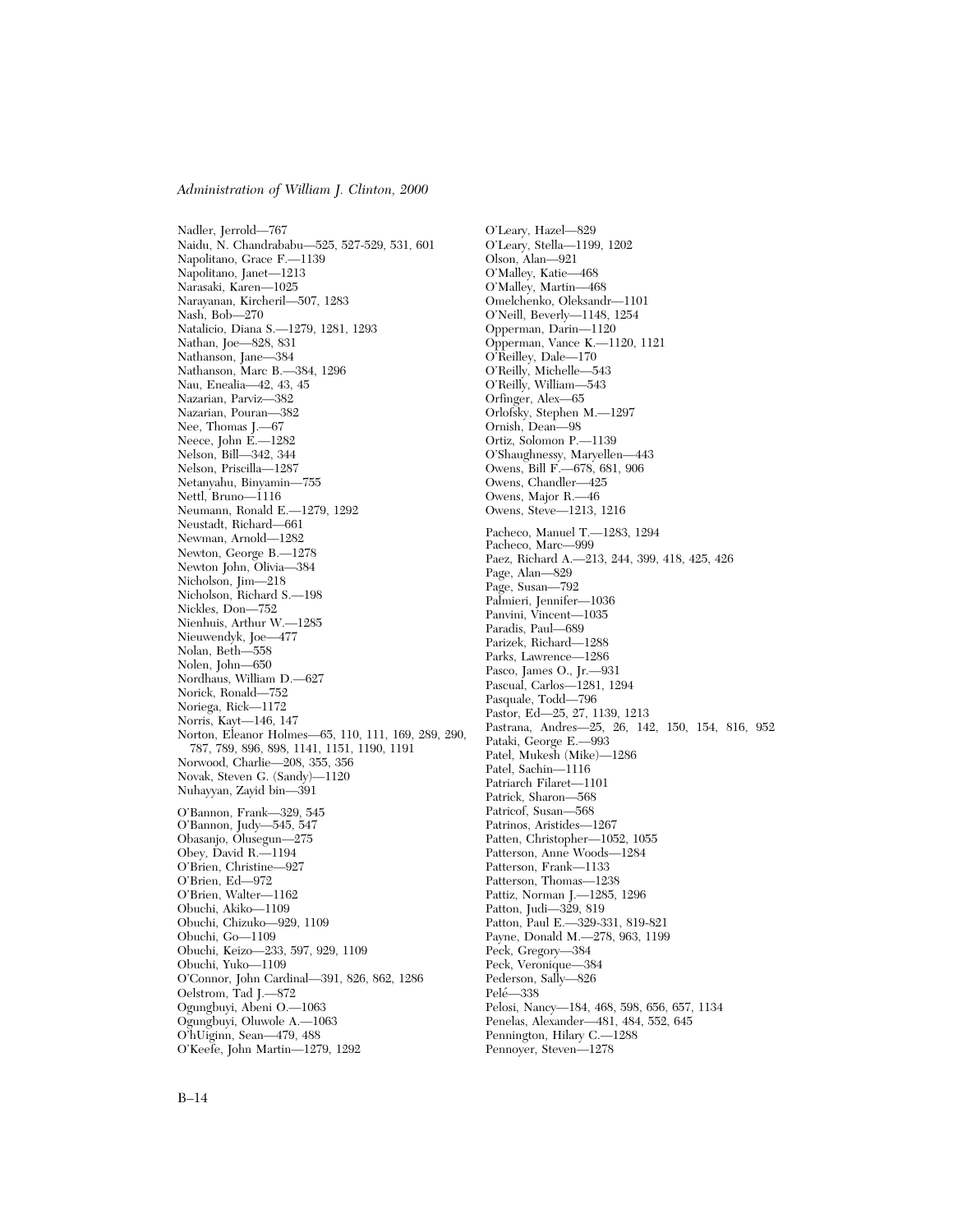Pensky, Carol—85, 568, 621 Pensky, David—621 Peña, Federico-240 Percy, Charles H.—868 Perez, Jose A.—1295, 1296 Perot, Ross—31, 289 Perrot, Loretta—935 Perry, William J.—1185 Persson, Goran—1288 Peters, Brock—717 Peters, Mary Ann—1279, 1292 Petty, Madeline McCullough—1286 Phelps, John—175 Phipps, Wintley—1151-1153 Piccigallo, Philip R.-1035 Pickle, J.J. (Jake)—1180 Pierce, Jenny Mae—222, 223 Pierce, Thelma—222, 223 Pifer, Steven K.—1101 Pizzo, Melissa—345 Podesta, John D.—20, 27, 32, 191, 283, 326, 368, 371, 401, 528, 610, 760, 862, 1035, 1270, 1285 Pollack, Ronald F.—777, 778 Pollin, Abe—1016 Polo, Paul S.—1035 Ponder, Henry—269 Pope John Paul II—137, 182, 863 Pope, Laurence E.—1280, 1293 Porter, Marilynn M.—1290 Pound, William T.—175 Preminger, Ken—1279 Prewitt, Kenneth—241 Price, David E.—1006 Price, Hugh B.—46 Prince Hamad—1278 Prodi, Romano—1052-1055, 1057 Pryor, Barbara—785, 858 Pryor, David H.—782, 785, 858, 861 Pryor, Mark—782, 785 Puente, Tito—1062 Pulido, Miguel—1254 Putin, Vladimir—248, 539, 550, 716, 757, 1074-1077, 1081, 1086-1088, 1091, 1092, 1094-1097, 1161, 1277, 1285, 1288 Putnam, Robert—635, 636 Quadros, Tom—1222 Qualliotine, Russell J.—1296 Queen Sofia—291, 295, 296 Quintana, Mariela—117 Quintanilha, Alexandre—1049 Racan, Ivica—202 Racicot, Marc—1278, 1292 Raffaelli, John—1200 Raiser, Molly—184, 621 Raiser, Skye—184 Raju, B. Ramalinga—527 Ralston, Joseph W.—200 Ramaphosa, Cyril—858, 1274 Ramirez, Saul N., Jr.—42

Ramos, Pedro—977 Ramsey, Charles H.—463, 787, 789 Ramstad, Jim—653 Rangel, Charles B.—46, 48, 341, 598, 943, 963, 965, 1006, 1007, 1018, 1111, 1163, 1164, 1221, 1264 Rangel, Jorge—857 Rankin, Rebecca—1157 Ransom, Marjorie—1286, 1297 Rapoport, Audre—218, 1185 Rapoport, Bernard (''B'')—218, 1185 Rascon, Alan—202 Rascon, Alfred—200 Rascon, Alfredo—201 Rascon, Amanda—202 Rascon, Andrea—202 Rascon, Carol—202 Rather, Dan—362, 644 Rau, Johannes—1064, 1068 Rauhut, Burkhard—1068 Rawlings, Howard P.—468 Rawlinson, Johnnie B.—1293 Reagan, Michael J.—1297 Reagan, Ronald—235, 237 Redstone, Sumner M.—1159 Reed, Bruce N.—191, 481, 702 Reed, Jack—1134 Reed, Steven S.—1294 Reed-Krase, Alexander—720 Reggie, Ray—663 Rehm, Diane—889 Rehnquist, William H.—1274 Reid, Harry—591, 594, 619, 1134 Reid, Rory—594 Ren Wanding—115, 408 Rendell, Edward G.—79, 84, 105, 108, 205, 206, 300, 311, 314, 380, 384, 452, 455, 468, 568, 579, 594, 621, 663, 664, 770, 957, 971, 975, 1019, 1121, 1124, 1125, 1199, 1213, 1216, 1228, 1231 Renne, Louise—481 Reno, Janet—67, 68, 126, 463, 464, 476, 481, 484, 644, 645, 697, 723, 752, 760, 773, 774, 788, 792, 862, 931, 932, 1063, 1285 Reyes, Silvestre—239, 614, 728, 735, 744, 1006, 1139, 1148 Reyna, Livia—213 Reyna, Michael M.—1278 Reyna, Zeke—213 Reynolds, Vicki—1254 Ricard, John—273 Ricchetti, Stephen J.—20, 21, 446, 1018, 1035, 1172, 1177, 1181 Rice, Susan E.—274, 1172 Rich, Denise—568 Richards, Ann—1180, 1185 Richards, Jody—819 Richardson, Bill—94, 150, 200, 239, 258, 261, 267, 268, 475, 896, 1101, 1135, 1210, 1267, 1280 Richardson, Earl S.—269, 270, 468 Richman, Ellen—957 Richman, Rich—957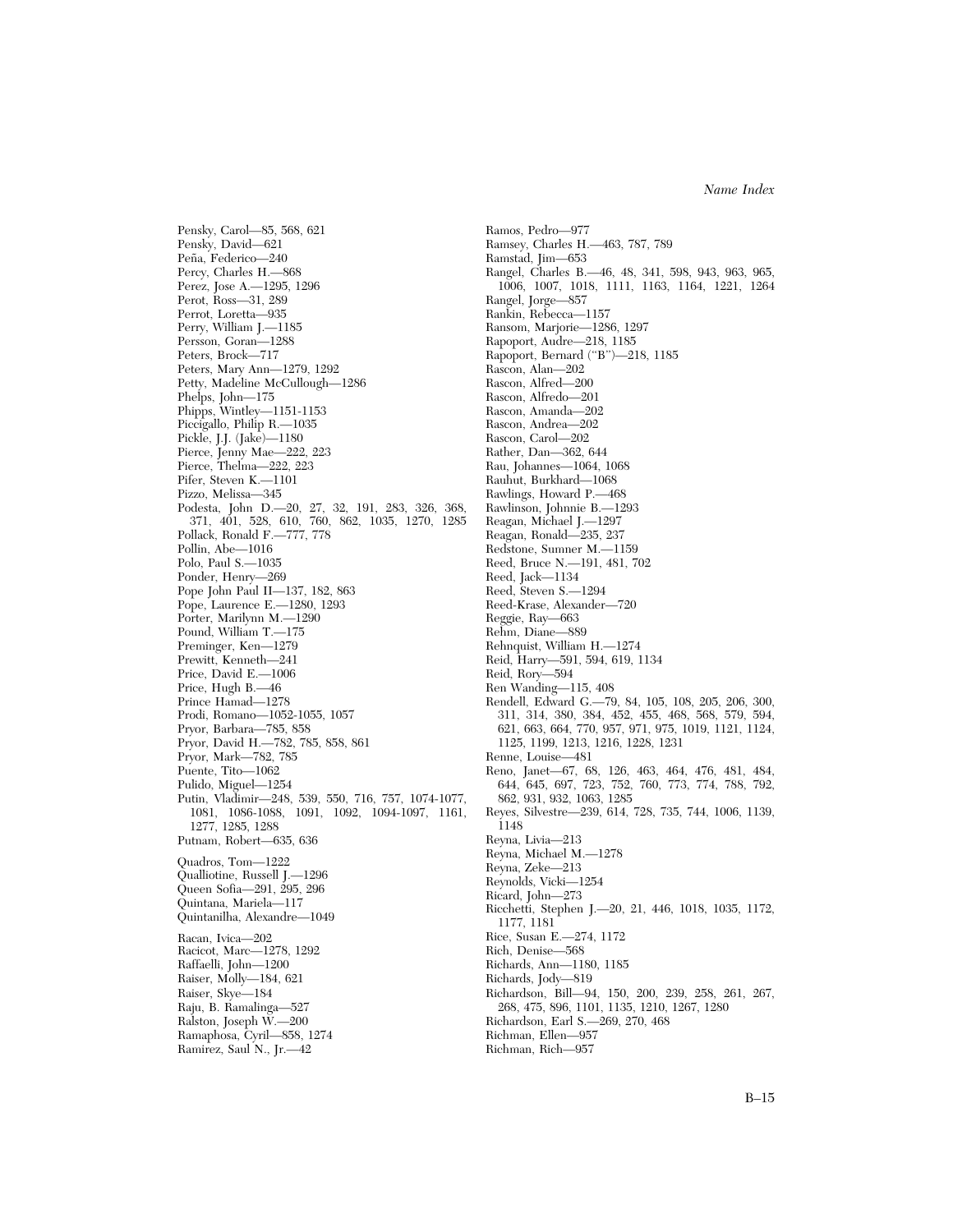Richman, Scott—957, 961 Riegle, Linda B.—1296 Riley, James C.—1289 Riley, Joseph P.—562 Riley, Richard W.—89, 270, 325, 337, 564, 702-704, 706, 708, 709, 820, 822-824, 831, 841, 842, 901, 902, 1148, 1190, 1191, 1199, 1235 Riordan, Nancy Daly—1249 Riordan, Richard—1249 Ritta, Maria José-1048, 1050, 1051 Rivera, Dennis—46 Robb, Charles S.—12, 46, 239, 612, 618, 701, 874, 938, 1180, 1185, 1199 Robb, Lynda—938, 940 Robertson, Jeanne—376 Robertson, Sanford R.—376 Robinson, Amelia Boynton—388 Robinson, Johnny Mae—914 Robinson, Leonard H., Jr.—273, 274 Rocha, V. Manuel—1293 Rockefeller, David—813 Rockefeller, John D., IV—46, 430, 701, 1106 Rockefeller, Winthrop P.—782 Rocker, John—74 Roderick, John R.—1287 Rodham, Dorothy—513 Rodin, Judith—300 Rodriguez, Ciro D.—1136, 1139 Rodriguez, Iva—241 Rodriguez, Miguel Angel—1286 Rodriguez, Raquel—117 Roemer, Tim—545 Roger, Wayne L.—205 Rogers, Robert B.—1284, 1295 Rohleder, Stephen J.—1289 Rohovyi, Vasyl—1101 Rohrabacher, Dana—1029 Rolland, Kayla—337, 340, 344, 345, 353, 357, 358, 362, 373, 381, 382, 445, 447, 453, 471 Rollnick, Bill—767 Rollnick, Nancy Ellison—767, 1063 Romer, Paul M.—366, 626 Romer, Roy—365, 1250 Romero-Barceló, Carlos A. - 166, 1139, 1148 Rongji, Zhu—556 Ronis, Aivis—1289 Roosevelt, James—659 Roosevelt, Jim—653 Rosas, Carlos—133 Roscoe, Jena—269 Roscoe, Wilma—269 Rose, Bob—771, 957 Rose, Charlie—659, 908 Rose, Frederick P.—1129 Rose, Linwood H.—13 Rosen, Frederic D.—744 Rosenblum, Barry—1159 Ross, Dennis B.—334 Ross, Doug—1289 Ross, Larry—782

Ross, Laura—568 Ross, Lisa G.—1288, 1298 Rossello´, Pedro—161, 166, 167, 268, 329 Rossin, Lawrence G.—1282, 1294 Rostenkowski, Dan—659 Rostker, Bernard D.—1282, 1294 Roth, William V., Jr.—963, 965, 986 Rowe-Adams, Jackie—1282 Roybal-Allard, Lucille—46, 614, 1006, 1139 Royce, Edward R.—273, 278, 525, 528, 533, 963 Rubin, Robert E.—47, 814, 1262 Rudolph, B.A.—525 Ruff, Charles F.C.—77 Rush, Bobby L.—49, 616, 746, 1006 Russell, Bill—935 Russell, Leo J.—309 Russert, Tim—659, 793 Rutherford, Robert—737 Ryan, George H.—259 Saban, Haim—1280 Sabo, Julie—1125 Sabo, Martin O.—1125 Sadri, Saeid—711 Sadri, Sudabeh—711 Saenz, Elvia—210 Saenz, Jesus-210 Saland, Stephen—175 Salazar, Kenneth—678, 681 Salcido, Irasema—239 Saleem, Naimah—18 Salih, Ali Abdallah—1284 Salim, Salim Ahmed—273 Salinger, Pierre E.G.—234 Salleo, Ferdinando—1035 Samara, Noah—273 Sampaio, Jorge—1048, 1050, 1060, 1288 Samuels, Janet C.—977 Sanchez, Francisco J.—1289, 1298 Sanchez, Loretta—1019 Sanders, Henry (Hank)—388 Sanders, Rose—388 Sanderson, Janet A.—1279, 1291 Sanes, David—166 Sanger, Fred—1268 Santiago, Manuela—268 Sapin, Barbara J.—1286, 1296 Sarbanes, Matina—1038 Sarbanes, Paul S.—46, 414, 1110, 1264, 1267 Sarbanes, Paula A.—1038 Satcher, David M.—270 Saunders, LeRoy F.—1290 Sawyer, Diane—650, 905, 908-915 Sawyer, Tom—918, 920 Schafer, Edward T.—609 Schakowsky, Janice D.—452, 525, 528, 533, 744 Schenk, Lynn—1227 Schiff, Adam—598, 1254 Schifter, Richard—22 Schmidt, Eric—365, 376, 378, 598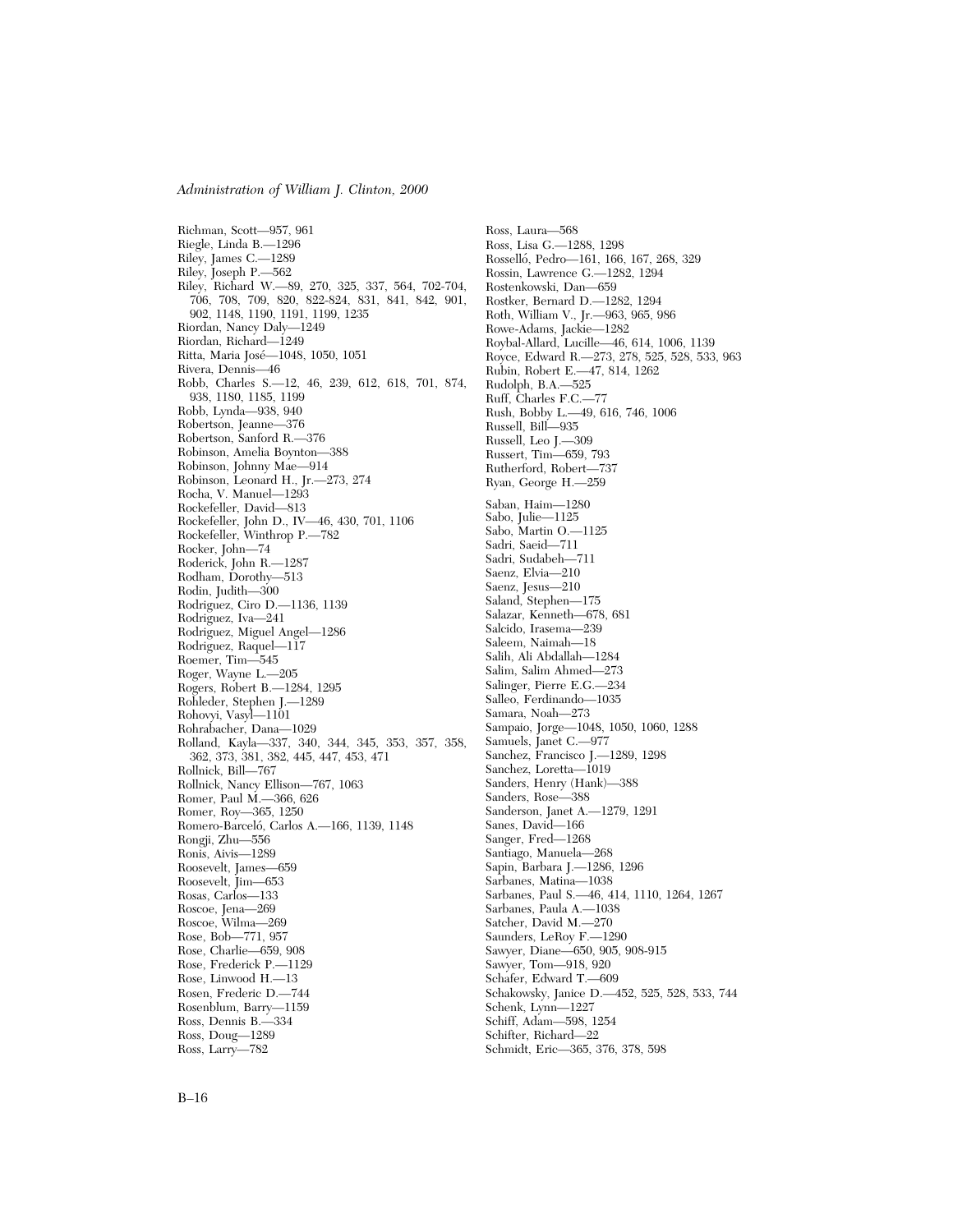Schmoke, Kurt—365, 468 Scholz, Charles W.—141, 146 Schoonover, Kenneth M.—1289 Schork, Kurt—1024 Schroeder, Gerhard—1062, 1064, 1071-1073, 1133 Schroeder, Jon—828 Schulman, Claire—574, 1162 Schulz, Charles M., Jr.—239 Schulz, Jeannie—239 Schumer, Charles E.—89, 91, 187, 1114 Schunk, Mae—828, 921 Schwab, Klaus—150, 158-160 Schwiebert, Mark W.—826 Scott, Willard—79 Sebelius, K. Gary—1298 Segal, Eli—37 Seidenberg, Ivan—45 Sen, Amartya—631, 632, 634 Senko, Michael J.—1280, 1293 Shackelford, Lottie—1259 Shacknai, John—1213 Shaheen, Simon—1289 Shalala, Donna E.—81, 109, 116, 200, 205, 285, 355, 414, 446, 450, 459, 656, 752, 810, 862, 879, 880, 1006, 1021, 1041, 1136, 1143, 1196, 1235, 1267, 1280, 1282, 1289 Shalala, Edna—446, 450 Shalikashvili, John M.—478, 969 Shaline, Bill—1222 Shannon, Patricia—65 Shara, Farouk al- —1277 Sharif, Nawaz—416, 509 Sharp, John—1185 Sharp, Phillip A.—1288 Shaw, E. Clay, Jr.—653 Sheaks, Owen J.—1286, 1297 Shearer, Anthony—1028 Shearer, Brooke—1028 Shearer, Casey—1028 Shearer, Derek N.-1028 Shearer, Julia—1028 Shearer, Marva—1028 Shearer, Ruth Y.—1028 Shearer, Scott—921 Shelby, Richard C.—1138, 1151 Shelton, Henry H.—200, 872, 968, 1045 Shelton, William E.—794 Shen, Victor—170 Shepard, Tazewell T., III—1286 Sherman, Brad—184 Sherman, Michael—579 Sherry, Paul—401 Shevardnadze, Eduard—790 Shimkus, John—146 Shinseki, Eric K.—1196 Short, Randy—796 Shyamalan, M. Night—508 Siddique, Osman—493 Siddiqui, Isi—18 Sidey, Hugh—661

Sidgmore, John—345 Siegelman, Don—332, 389, 438 Silberman, Stuart—819 Simitis, Konstandinos—672, 1184 Simmons-Beathea, Karen—897, 898 Simon, Bren—336 Simon, Kenneth O.—1298 Simon, Paul—146, 147, 659 Sims, Armita B.—977 Singal, George Z.—1297 Singh, Jaswant—501, 519 Sisulu, Sheila—388, 489 Sjostrand, Janice—670 Sjostrand, Keith—670 Skolnik, Gerald C.—574 Slamon, Dennis J.—1289 Slater, Rodney E.—45, 89, 141, 144, 191, 274, 292, 321, 430-432, 744, 752, 779, 782, 785, 794, 798, 799, 804, 881, 882, 948, 968, 1045 Slaughter, James—977 Slaughter, Louise McIntosh—198, 199, 205 Slavet, Beth S.—1283, 1295 Slick, Katherine—1281 Slonaker, Thomas N.—1280, 1293 Smith, Adam—169 Smith, Arnold—591 Smith, Bradley A.—266, 1280, 1292 Smith, Derrick—784 Smith, Gayle—274, 1172 Smith, Jean Kennedy—488 Smith, John F., Jr.—206 Smith, Kim—828 Smith, Lori—912, 913 Smith, Michelle Andrews—1280, 1293 Smith, Nick—459 Smith, Rachel—591 Smith, Rodney K.—785 Smith, Rosa A. - 840, 843, 850 Smith, Shawntel—753 Smith, Tracy—834 Smitherman, Joe T.—389, 438 Smyre, Calvin—711 Snelling, Barbara W.—1284, 1295 Snelling, Connor—873 Snelling, Frank—873 Snow, Phoebe—84 Snowe, Olympia J.—89, 91, 190 Snyder, Vic—15, 782, 858 Sobel, Samuel—1264 Solana, Javier—1052, 1055 Solomont, Alan D.—79, 1280, 1292 Solomont, Susan—79 Solvik, Peter—254 Sosnik, Douglas B.—149 Sosnik, Fabiana—149 Spacey, Kevin—725 Spagnolo, Mark—345 Spahn, Andy—725 Speakes, Larry M.—234 Specter, Arlen—285, 292, 293, 355, 356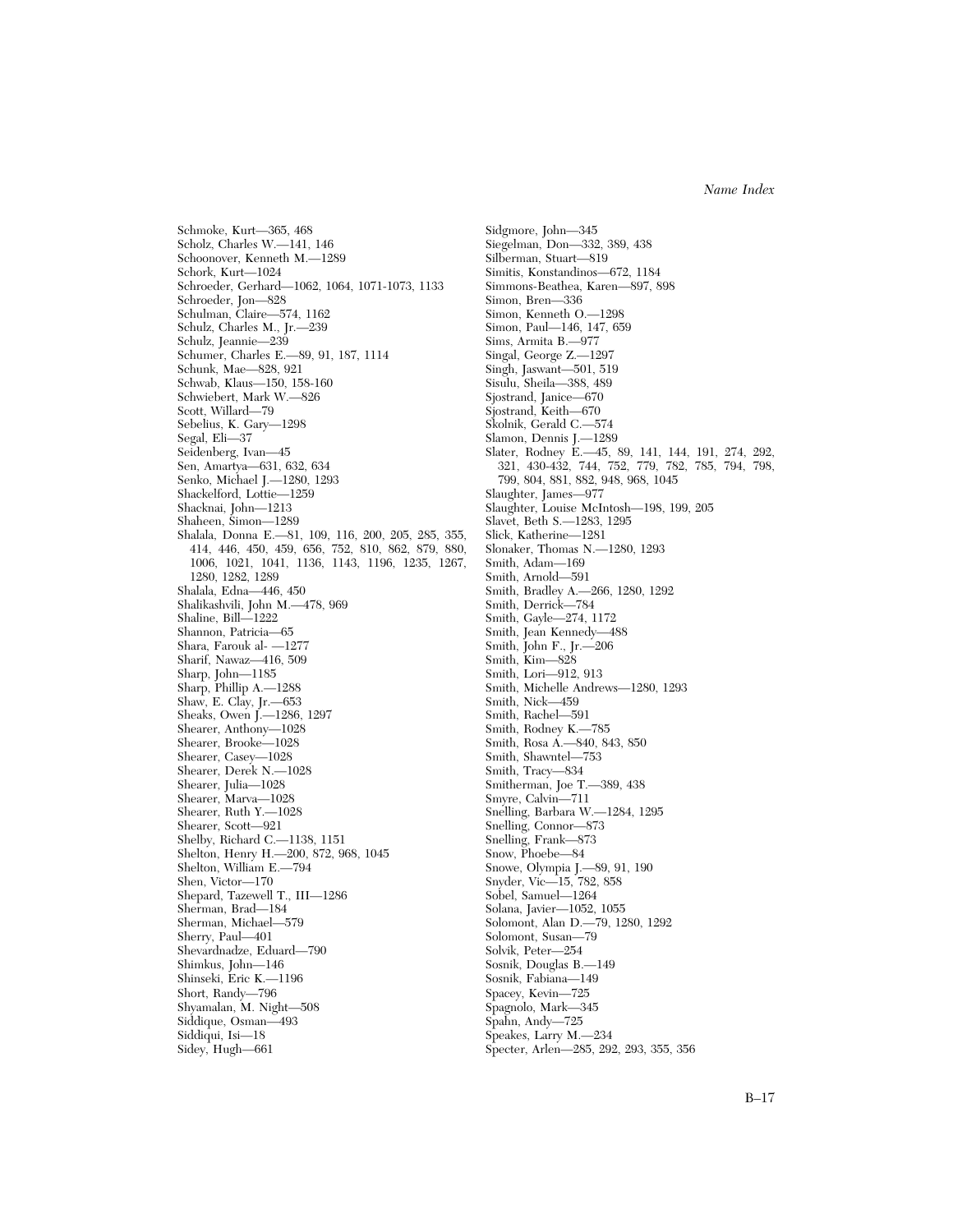Spence, Mary—1180, 1185 Spence, Roy M., Jr.—1180, 1185 Sperling, Gene—170, 191, 265, 300, 401, 404, 555, 614, 728, 735, 744, 868, 923, 1006, 1018 Spielberg, Steven—725 Spitalnik, Deborah—1281 Spitzer, Eliot—481, 484 Spratt, John M., Jr.—653 Spriggs, William—828 Spurlin, Virgil—1157 Squier, Bob—113, 188 Squier, Emma—189 Squier, Mark R.—113, 188 Squier, Robert M.—113, 188 Stabenow, Debbie—543, 798, 1194 Staglin, Garen—376 Staglin, Sheri—376 Stanton, Robert G.—752, 896 Starr, John Robert—590 Starr, Kenneth—127 Starr, Norma—590 Steele, James B.—85 Steele, John E.—1298 Stefani, Karen—452 Stefani, Phil—452 Stenholm, Charles W.—864, 1111 Stern, Donald K.—67 Sternberg, Seymour (Sy)—659, 661 Stevens, Connie—1035 Stewart, Jon—770 Stilwell, Ted—826 Stirling, David—169 Stockdale, Grant—1190 Stokes, Louis—443, 446, 455 Stone, Larry—603 Stonesifer, Patty—526 Strauss, Robert S.—1083 Street, Carrie—621 Street, John F.—237, 300, 971 Streett, Stephanie—858 Streit, Tony—744 Stricker, Jerome A.—1286 Strickland, Ted—110, 111, 1136 Strickland, Tom—680 Strother, Raymond D.—717 Stroud, Joe—985 Stroud, Yvonne—985 Stupak, Bart—614, 931 Stupak, Laurie—931 Sugar, Ronald D.—1282 Sugg, B. Alan—785 Sullivan, Edward C.—826 Sullivan, Michael J.—479, 488, 545 Sultan Qaboos—1283 Summers, Lawrence H.—150, 187, 191, 196, 358, 401, 404, 463, 481, 484, 626, 627, 630, 814, 931, 1006 Sundlun, Bruce—1282, 1294 Sutherland, Donald J.—1287, 1297 Swain, Laura Taylor—1296 Swamp, Jake—426

Sweeney, John J.—150, 153 Swoopes, Sheryl—935 Sykes, John—1155, 1157, 1160, 1161 Szmulewicz, Szymon—575 Szmulewicz, Wichna—575 Takeshita, Naoko—1195 Takeshita, Noboru—1195 Talbott, Strobe—501, 1028 Talent, James M.—1006, 1007 Tanner, John S.—1136 Tanoue, Donna A.—1278, 1291 Tarar, Rafiq—1283 Tarasyuk, Borys—1101 Tauscher, Ellen O.—110, 111, 169, 365, 598, 607, 614, 656, 1013 Tauscher, Katherine—1013 Taylor, Andrea L.—273 Taylor, Casper R., Jr.—205, 467, 673, 674 Taylor, Michael—1282 Taylor, Nancy T.—1279 Taylor, Ronald—373, 381 Taylor-Brown, Kathy—31 Teeson, Douglas—948 Tefft, John F.—1279, 1291 Teig, Eva S.—1286 Teitelbaum, Doug—314 Teitelbaum, KateRose—315 Teitelbaum, Traie—314 Tenenbaum, Inez—562, 568 terHorst, J.F.—234 Terrill, Cathy Ficker—1281 Thawley, Michael J.—1279 Theofanis, Dimitrios—771 Theofanis, Nick—771 Thesing, J. Richard—1283 Thomas, Craig—1025 Thomas, Dave—684 Thomas, Helen—235, 940 Thomas, Jefferson—782 Thomas, Marti—1289 Thomas, Ruth M.—1298 Thompson, Tina—935 Thompson, Tommy G.—325 Thornberry, B.J.—329 Thornton, Jerry Sue—1289 Thorsness, Carol—1227 Thorsness, Michael T.—1227 Thurman, Karen L.—1013, 1016 Thurman, Skip—71 Thurmond, Michael L.—999 Tighe, Michael—991 Titialii, Jacinta Folasa—1286 Tobias, Andy—79, 205 Toledo, Alejandro—1024 Toobin, Jeffrey—696 Torgow, Gary—543 Toro, Alfredo—813

Torres, Art—1238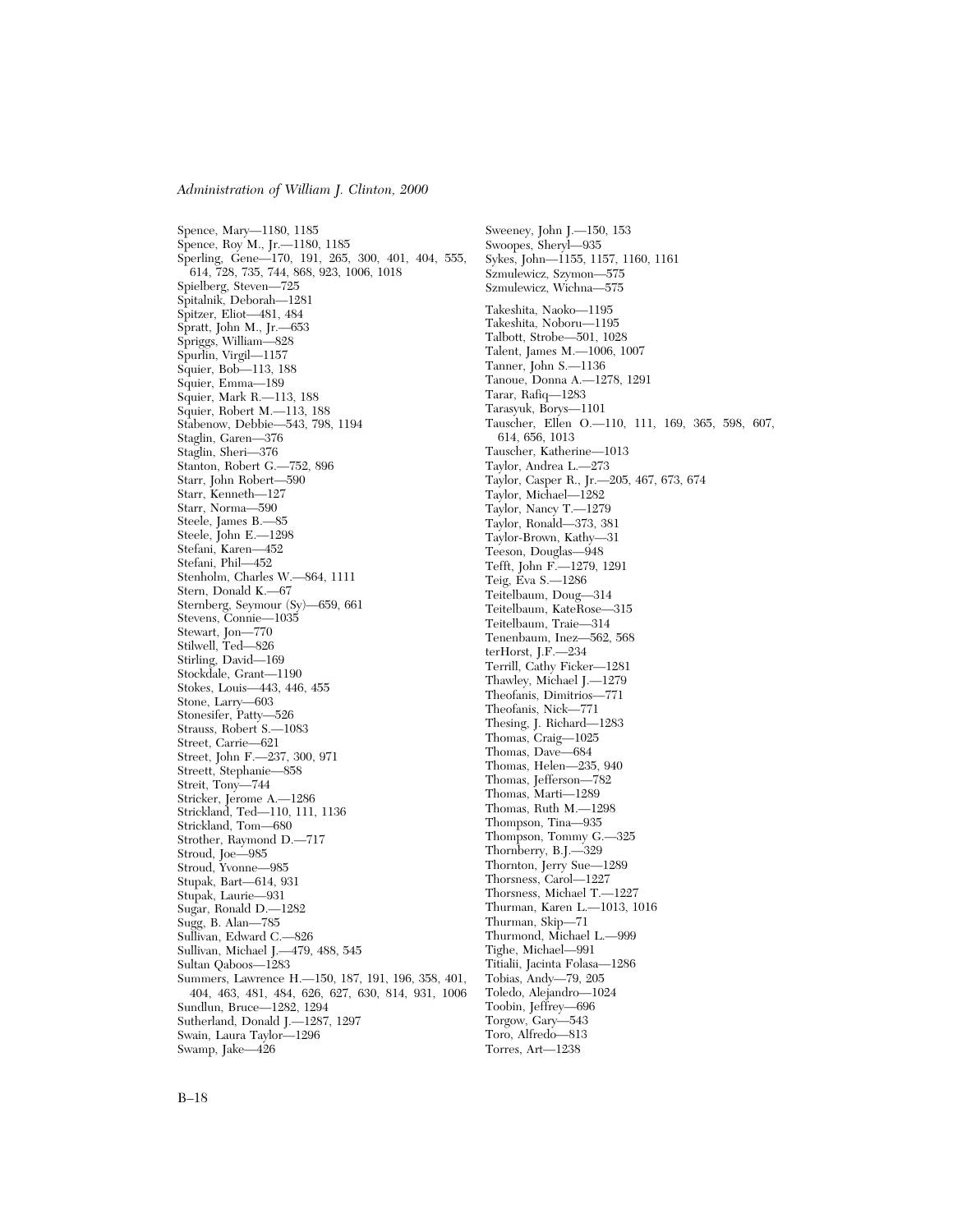Torricelli, Robert G.—543, 699-701, 985, 1173, 1176, 1180, 1185 Towns, Edolphus—767, 1165 Towns, Gwendolyn—1166 Townsend, Kathleen Kennedy—205, 467, 615, 621, 673, 1199 Trachtenberg, Francine—36 Trachtenberg, Stephen J.—36 Train, John—1288, 1298 Tramontano, Karen—300, 1035 Trickey, Minnijean Brown—782 Trimble, David—165, 267, 1045, 1282 Tristani, Gloria—735 Trofimoff, George—1144 Truan, Carlos F.—214, 1172 Tucker, Chris—564 Tufo, Peter F.—1035 Tull, Lmae—931 Tung Chee-hwa—1284 Turnbull, Marjorie R.—360 Turner, Jim—1136 Turner, W. Craig—779 Tusan, Gail S.—1295 Tuzman, Kaleil—635 Tyson, Laura D'Andrea—603 Tyson, Neil de Grasse—1129-1131 Ucelli, Loretta—1035 Udall, Tom—735, 742 Underwood, Robert A.—1025, 1031 Upton, Fred—198 Vajpayee, Atal Behari—498, 502, 504, 507-511, 513, 517, 520, 526 Valenti, Jack—185 Van Susteren, Greta—410 vanden Heuvel, William J.—993 Vandross, Luther—583 Vargas, Rosalia—1049 Varis, Agnes—568 Vavrin, Frank—200 Velasquez, Joe—1277 Vela´zquez, Nydia M.—43, 44, 46, 1006, 1007, 1139 Venable, Andrew A., Jr.—446 Venancio, Joao—1061 Venancio, Teresa—1061 Venediktov, Aleksei—1085 Venter, J. Craig—1267, 1269 Vento, Bruce F.—174, 828, 830 Ventura, Jesse—869, 921 Vereen, Donald—810 Vermeil, Dick—1278 Verrett, Darrell—1173 Vick, Kathleen M.—1259 Vick, Michael—361 Viguerie, Richard A.—581, 589, 649 Vilsack, Tom—826 Visclosky, Peter J.—545, 932 Voinorovska, Natalia—1101 Waddell, James K.—562

Wagstaff, Patty—1290 Wahid, Abdurrahman—1289 Waitt, Ted—272 Walka, Ann Weiler—27 Walker, John—782, 783 Wallace, Andre—257 Walsh, Don—1130 Walsh, James D.—1284 Ward, Bill—826 Washington, McKinley, Jr.—562 Washington, Warren M.—1283, 1295 Waters, Maxine—46, 49, 169, 172, 289, 419, 614, 1006, 1259 Watson, James D.—1267 Watson, Kirk P.—1185 Watt, Melvin L.—1006 Watts, J.C., Jr.—1006, 1007 Waxman, Henry A.—1194, 1237, 1255 Webb, Wellington E.—140, 678, 999, 1006 Webber, Daniel G., Jr.—1296 Webster, William H.—1153 Wei Hsueh-Kang—1063 Weicker, Lowell P., Jr.—659 Weill, Sanford I.—43, 45-47, 52, 56, 1287 Weiner, Anthony D.—574, 576, 577 Weiner, Mark—329, 545 Weingarten, Randi—1159, 1162 Weinke, Chris—361 Weisbach, Lou—455, 594, 985 Weisbach, Ruth—594 Weld, William F.—659 Weldon, Dave—1035 Weller, Jerry—653 Wellstone, Paul—428, 1116, 1117, 1125, 1134 Wellstone, Sheila—1116, 1125 Wesley, Steve—603 West, Gail—1196 West, John—562 West, Togo D., Jr.—200, 270, 1045, 1196, 1264 Westfall, Ruth—1135, 1137, 1138, 1143 Westin, David—650, 793 Weston, Thomas G.—1279, 1291 Wexler, Laurie—936 Wexler, Robert—936 Whillock, Carl S.—735 Whirry, Marilyn—901-903 White, Bill—1172, 1176 White, Helene—801 White, Jesse L., Jr.—881, 884 White, John A., Jr.—1282, 1294 White, Michael R.—443 White, Ronnie L.—429, 801 Whitefeather, Bobby—419 Whitman, Gerry—682 Whitman, Meg—603 Wilhelm, David—452 Wilkinson, Sharon P.—1285, 1296 Williams, Anthony A.—65, 170, 273, 775, 787, 789, 993, 1141, 1142, 1153, 1190 Williams, Diane Simmons—1153